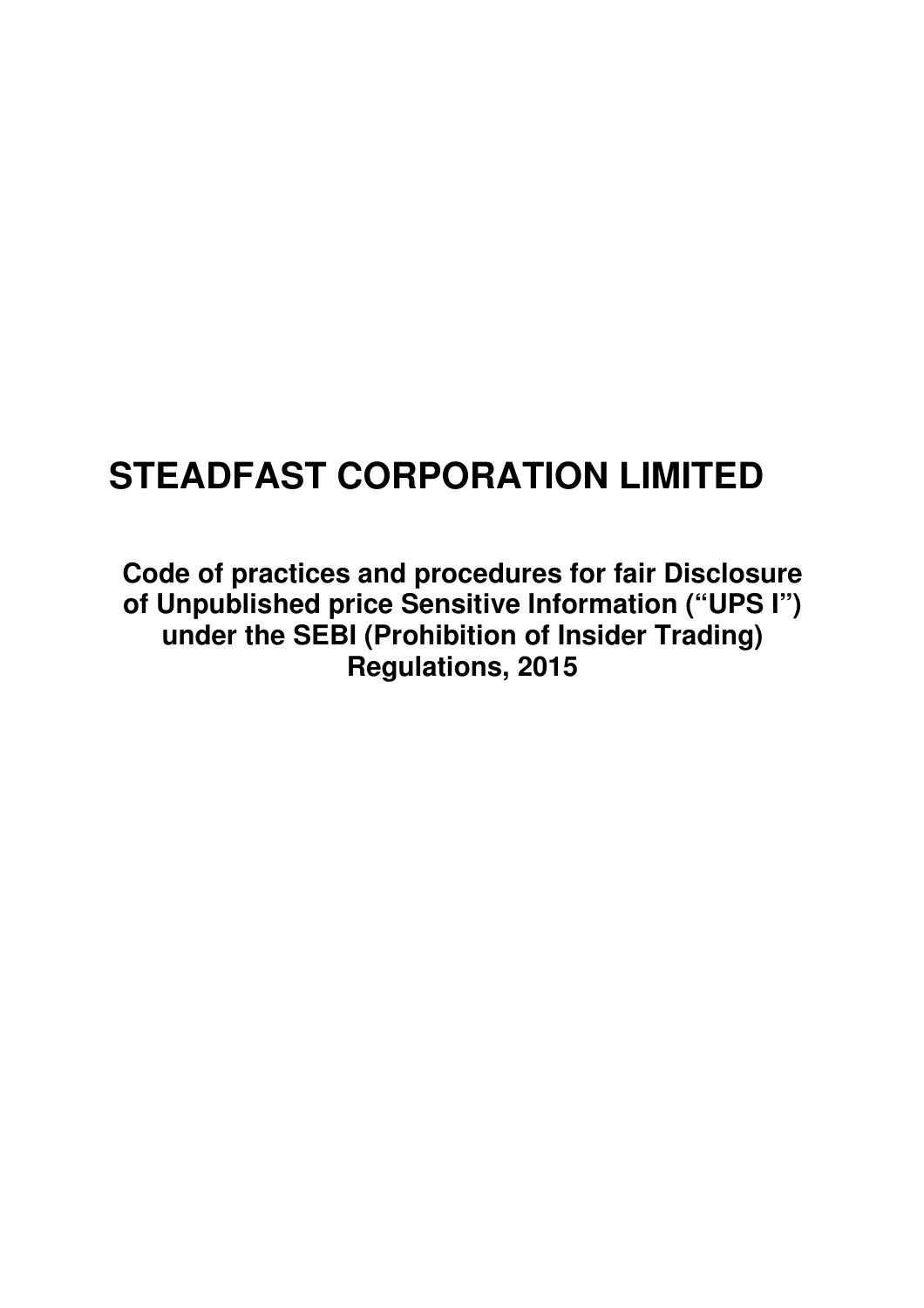# **INTRODUCTION**

Insider trading means dealing in securities of a company listed/traded on any stock exchange in India based on, or when in possession of unpublished price sensitive information. With a view to govern the conduct of insiders on matters relating to insider trading, the Securities and Exchange Board of India (SEBI) had formulated Securities and Exchange Board of India (Prohibition of Insider Trading) Regulations, 2015 (hereinafter referred to as 'The Regulations').

In line with the commencement of the Companies Act, 2013 in August, 2013 and SEBI (Prohibition of Insider Trading) Regulations, 2015 issued on 15th January, 2015, the following Code of Conduct (hereinafter referred to as the "Code") has been modified and adopted by the Board of Directors of the Company.

This policy shall be applicable to all Insiders (as defined herein) of the Company including designated persons and immediate relatives of designated persons as defined in this policy. The SEBI Regulations prohibit an Insider from Trading in the securities of a company listed on any stock exchange when in possession of any unpublished price sensitive information.

# **OBJECTIVE OF THE CODE**

The objective of the Code is to regulate, monitor and report trading by Designated Employees and other Connected Persons towards achieving compliance with SEBI (Prohibition of Insider Trading) Regulations, 2015. The Code shall also provide for practices and procedures for fair disclosure of unpublished price sensitive information. The Company is committed to transparency and fairness in dealing with all stakeholders and in ensuring adherence to all laws and regulations.

#### **1. Definitions:**

**1.1 "Act"** means the Securities and Exchange Board of India Act, 1992

**1.2 ''Audit Committee''** shall mean Committee of the Board of the Company constituted pursuant to Section 177 of the Companies Act, 2013 read with Regulation 18 of the SEBI (Listing Obligations and Disclosure Requirements) Regulations, 2015.

**1.3 "Board"** means the Securities and Exchange Board of India

**1.4 "Code" or "Code of Conduct"** shall mean the Code of Conduct for Regulating, Monitoring and Reporting of Trading by Insiders and Code of Practices and Procedures for Fair Disclosures of the Company from time to time.

**1.5 "Company"** means Steadfast Corporation Limited

**1.6 "Compliance officer"** means any senior officer, designated so and reporting to the board of directors or head of the organization in case board is not there, who is financially literate and is capable of appreciating requirements for legal and regulatory compliance under these regulations and who shall be responsible for compliance of policies, procedures, maintenance of records, monitoring adherence to the rules for the preservation of unpublished price sensitive information, monitoring of trades and the implementation of the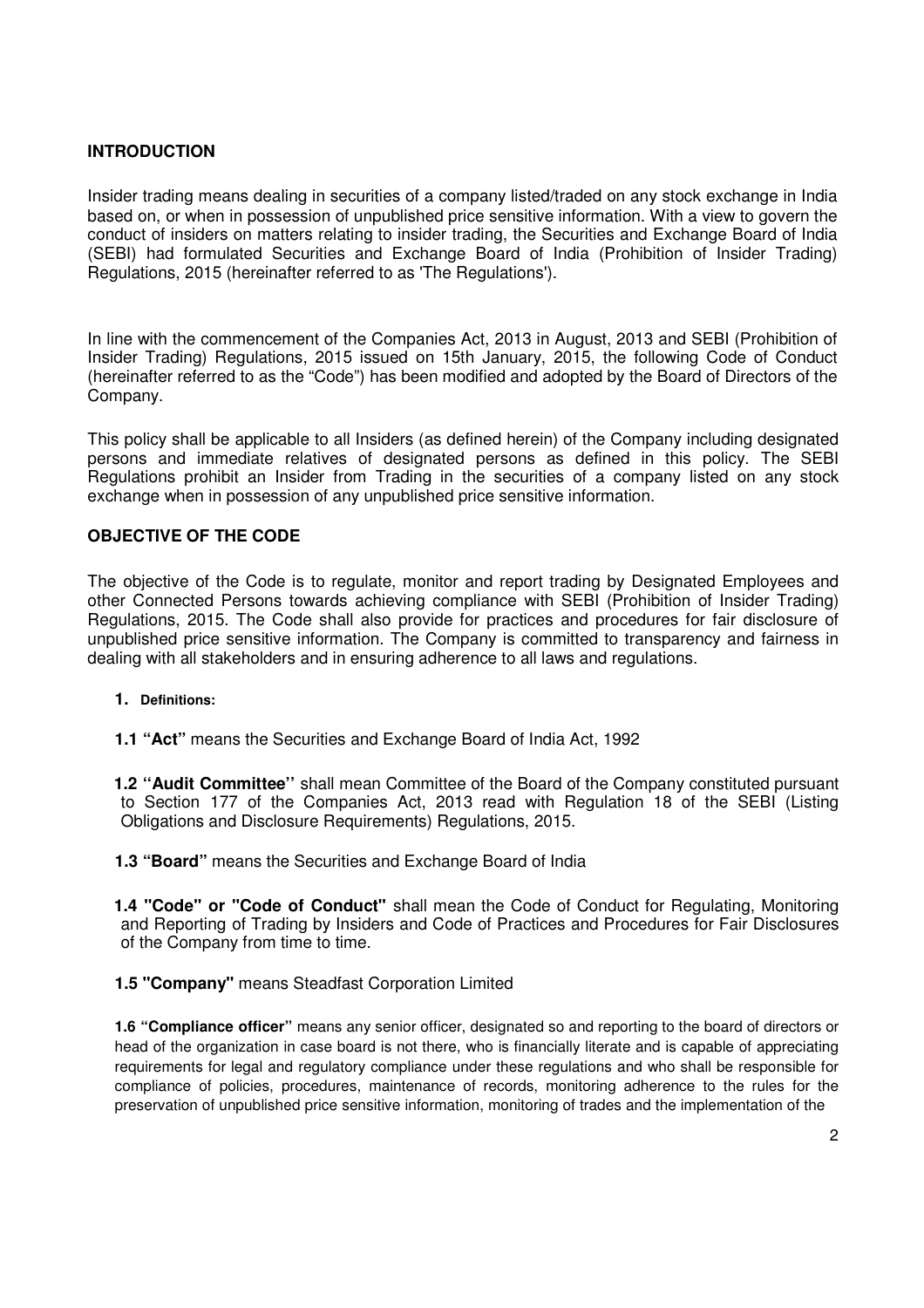codes specified in these regulations under the overall supervision of the board of directors of the listed company or the head of an organization, as the case may be.

# **1.7** "**Connected person**" means-

any person who is or has during the six months prior to the concerned act been associated with a company, directly or indirectly, in any capacity including by reason of frequent communication with its officers or by being in any contractual, fiduciary or employment relationship or by being a Director, Officer or an employee of the Company or holds any position including a professional or business relationship between himself and the Company whether temporary or permanent, that allows such person, directly or indirectly, access to unpublished price sensitive information or is reasonably expected to allow such access.

(i) Without prejudice to the generality of the foregoing, the persons falling within the following categories shall be deemed to be connected persons unless the contrary is established

(a) an immediate relative of connected persons specified in clause (i); or

(b) a holding company or associate company or subsidiary company; or

(c) an intermediary as specified in section 12 of the Act or an employee or director thereof; or

(d) an investment company, trustee company, asset management company or an employee or director thereof; or

(e) an official of a stock exchange or of clearing house or corporation; or

(f) a member of board of trustees of a mutual fund or a member of the board of directors of the asset management company of a mutual fund or is an employee thereof; or institution as defined in section 2 (72) of the Companies Act, 2013; or

(h) an official or an employee of a self-regulatory organization recognised or authorized by the Board; or

(i) a banker of the company; or

(j) a concern, firm, trust, Hindu undivided family, company or association of persons wherein a director of a company or his immediate relative or banker of the company, has more than ten percent of the holding or interest

**1.8 "Dealing in Securities"** means an act of subscribing to, buying, selling or agreeing to subscribe, buy, sell or deal in the securities of the Company either as principal or agent.

#### **1.9 "Designated Persons"** shall include:

- I. Promoters of the Company
- II. Directors of the Company and its subsidiaries;
- JJ. All employees in the Finance and Accounts Department, Corporate Planning Department, Legal Department, Enterprise Risk Management Department, Corporate Strategy, Information Security and any other departments of the company and its material subsidiaries, if any on the basis of
- their functional role or access to unpublished price sensitive information IV. Chief Executive Officer and employees up to two levels below Chief Executive Officer of the Company and material subsidiaries.
- V. Executive Secretaries of Directors and Executive Officers of the Company, any support staff of the company, such as IT staff or secretarial staff who have access to unpublished price sensitive information;
- VI. Immediate Relatives of persons specified in (I) to (V) above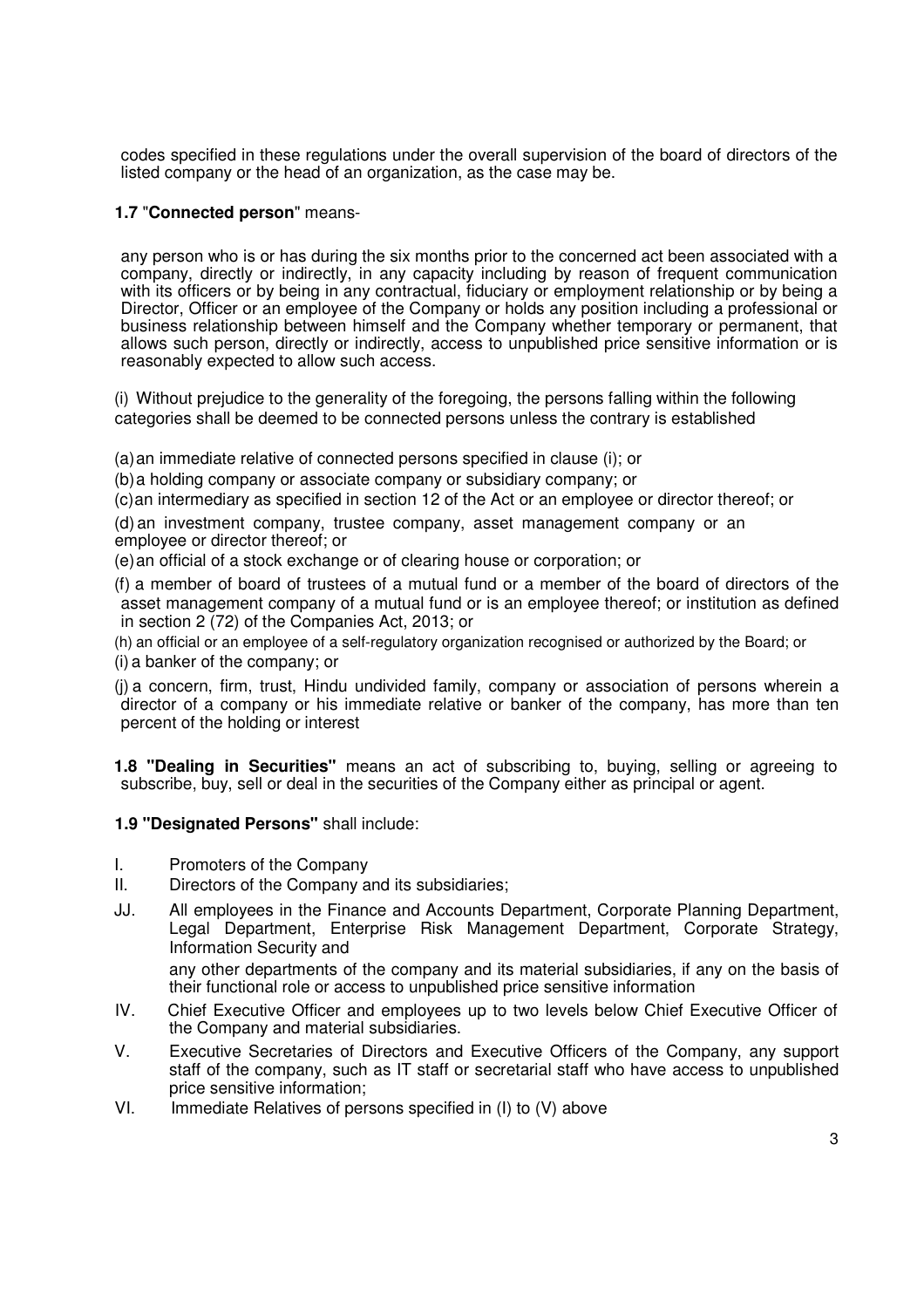VII. Any other Person designated by the Company on the basis of their functional role and such function would provide access to UPSI;

**1.10 "Director"** means a member of the Board of Directors of the Company**.**

**1.11 "Generally available information"** means information that is accessible to the public on a non-discriminatory basis.

**1.12 "Immediate Relative"** means spouse of a person and includes parent, sibling and child of such person or the spouse, any of whom is either dependent financially on such person, or consults such person in taking decisions relating to trading in securities.

#### **1.13 "Insider" means any person who is,**

a) a connected person or

b) in possession of or having access to unpublished price sensitive information.

**1.14** "Key Managerial Personnel" means person as defined in Section 2(51) of the Companies Act, 2013.

**1.15 "**Legitimate purpose" shall include sharing of unpublished price sensitive information in the ordinary course of business by an insider with partners, collaborators, lenders, customers, suppliers, merchant bankers, legal advisors, auditors, insolvency professionals or other advisors or consultants, provided that such sharing has not been carried out to evade or circumvent the prohibitions of these regulations.

**1.16** "**Material financial relationship**" shall mean a relationship in which one person is a recipient of any kind of payment such as by way of a loan or gift during the immediately preceding twelve months, equivalent to at least 25% of such payer's annual income but shall exclude relationships in which the payment is based on arm's length transactions.]

**1.17** "Promoter" shall have the meaning assigned to it under the Securities and Exchange Board of India (Issue of Capital and Disclosure Requirements) Regulations, 2009 or any modification thereof.

**1.18** "Securities" shall have the meaning assigned to it under the Securities Contracts (Regulation) Act, 1956 (42 of 1956) or any modification thereof except units of a mutual fund;

**1.19 "Takeover regulations"** means the Securities and Exchange Board of India (Substantial Acquisition of Shares and Takeovers) Regulations, 2011 and any amendments thereto;

**1.20 "Trading"** means and includes subscribing, buying, selling, dealing, or agreeing to subscribe, buy, sell, deal in any securities, and "trade" shall be construed accordingly;

**1.21 "Trading day"** means a day on which the recognized stock exchanges are open for trading;

**1.22 "Unpublished price sensitive information"** means any information, relating to a company or its securities, directly or indirectly, that is not generally available which upon becoming generally available, is likely to materially affect the price of the securities and shall, ordinarily including but not restricted to, information relating to the following: –

(i) financial results; 4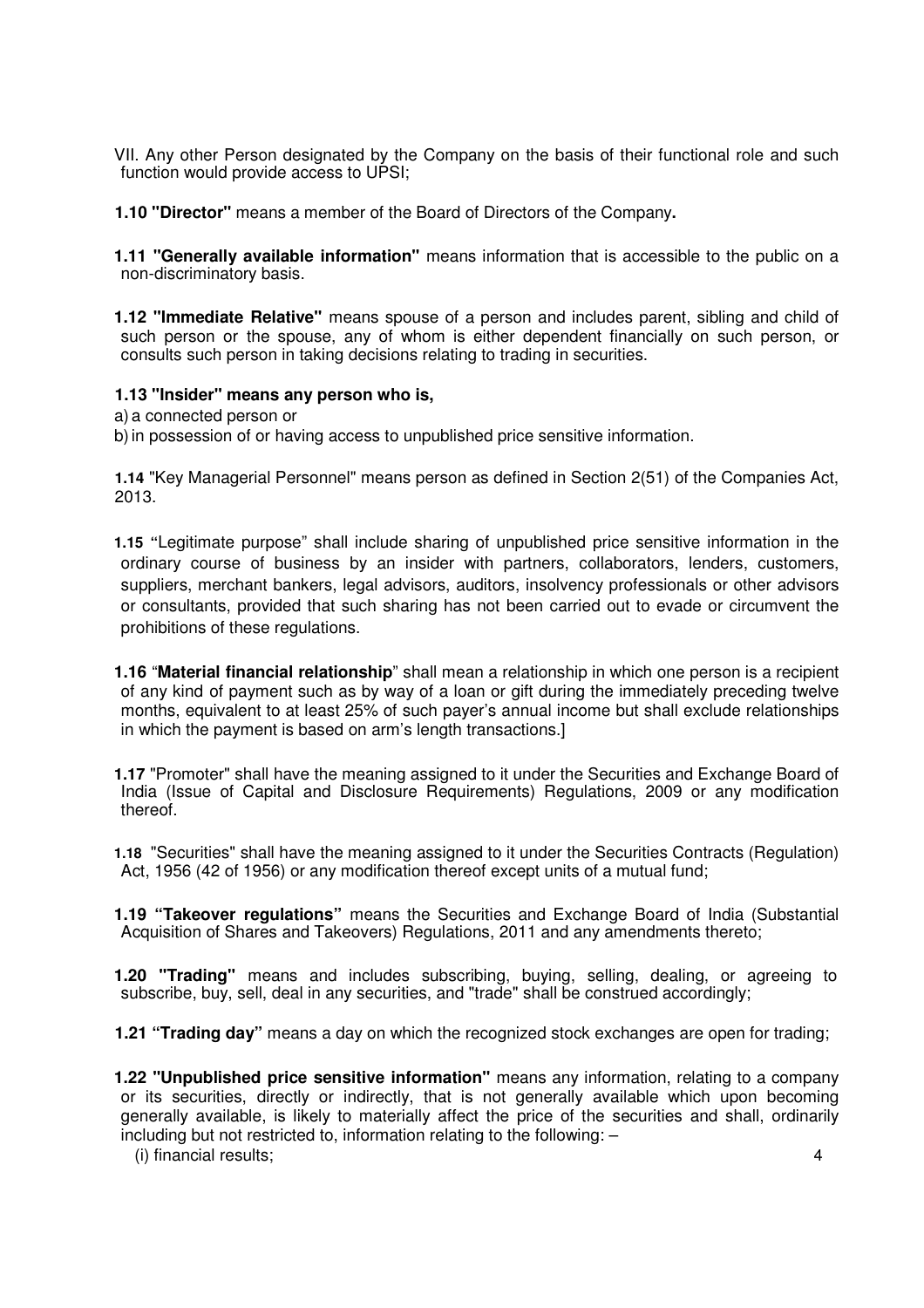(ii) dividends;

(iii) change in capital structure;

(iv) mergers, de-mergers, acquisitions, delistings, disposals and expansion of business and such other transactions;

(v) changes in key managerial personnel.

**1.23 "Regulations"** shall mean Securities and Exchange Board of India (Prohibition of Insider Trading) Regulations, 2015 and any amendments thereto**.**

Words and expressions used and not defined in these regulations but defined in the Securities and Exchange Board of India Act, 1992 (15 of 1992), the Securities Contracts (Regulation) Act, (42 of 1956), the Depositories Act, 1996 (22 of 1996) or the Companies Act, 2013 (18 of 2013) and rules and regulations made thereunder shall have the meanings respectively assigned to them in those legislation.

# **2. Restrictions on communication and Trading by Insiders**

# **2.1 Communication or procurement of Unpublished Price Sensitive Information**

- (1) No insider shall communicate, provide, or allow access to any unpublished price sensitive information, relating to a company or securities listed or proposed to be listed, to any person including other insiders except where such communication is in furtherance of legitimate purposes, performance of duties or discharge of legal obligations.
- (2) No person shall procure from or cause the communication by any insider of unpublished price sensitive information, relating to a company or securities listed or proposed to be listed, except in furtherance of legitimate purposes, performance of duties or discharge of legal obligations.

# **2.2 Policy for determination of "legitimate purposes"**

(3) legitimate purpose" shall include sharing of unpublished price sensitive information in the ordinary course of business by an insider with partners, collaborators, lenders, customers, suppliers, merchant bankers, legal advisors, auditors, insolvency professionals or other advisors or consultants, provided that such sharing has not been carried out to evade or circumvent the prohibitions of these regulations.]

Any person in receipt of unpublished price sensitive information pursuant to a "legitimate purpose" shall be considered an "insider" for purposes of these regulations and due notice shall be given to such persons to maintain confidentiality of such unpublished price sensitive information in compliance with these regulations.

Unpublished price sensitive information may be communicated, provided, allowed access to or procured, in connection with a transaction that would:

(i) entail an obligation to make an open offer under the takeover regulations where the Board of Directors of the Company is of informed opinion that the sharing of such information is in the best interests of the company;

(ii) not attract the obligation to make an open offer under the takeover regulations but where the Board of Directors of the Company is of informed opinion that the proposed transaction is in the best interests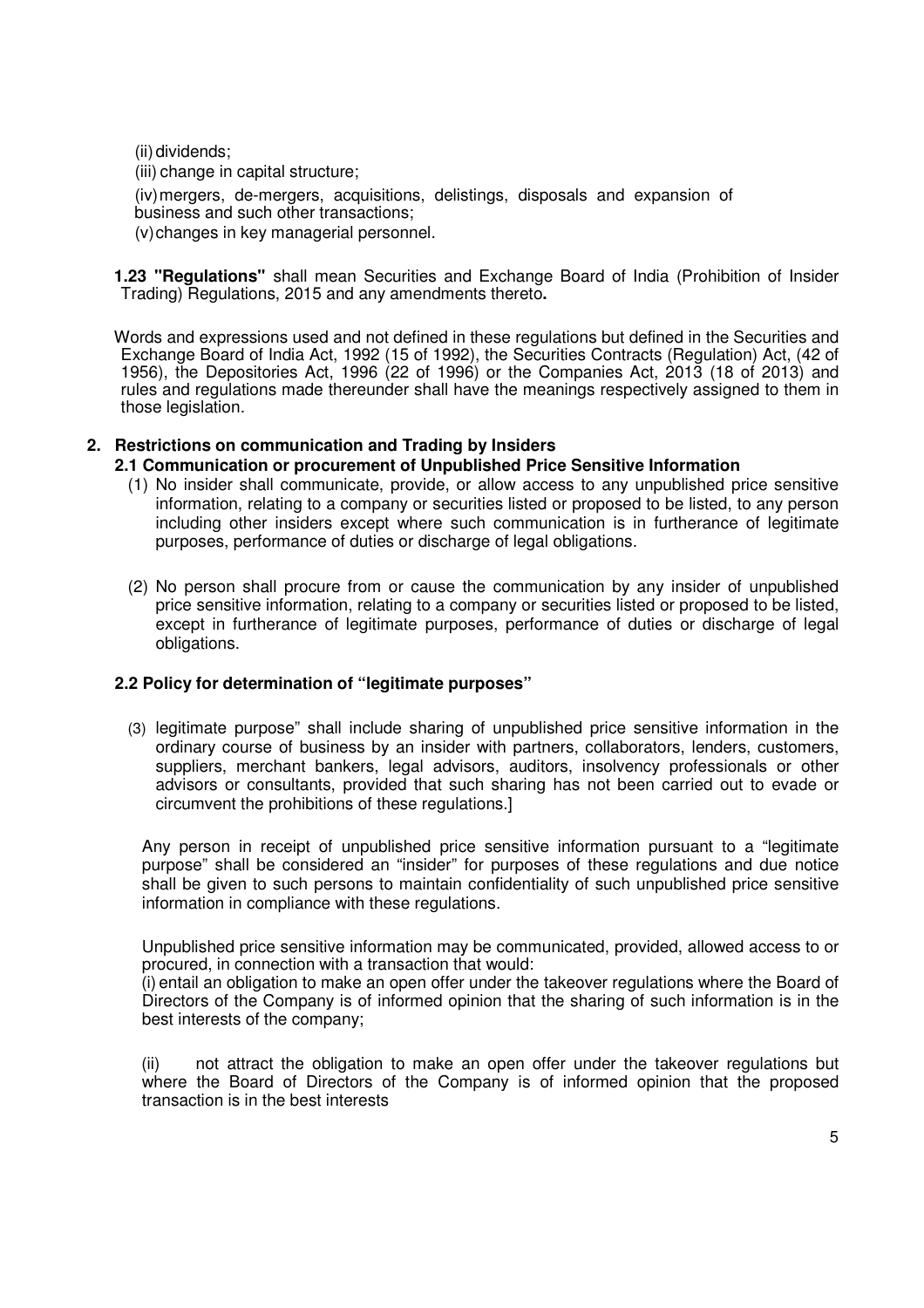of the company and the information that constitute UPSI is disseminated to be made generally available at least two trading days prior to the proposed transaction being effected in such form as the Board of Directors may determine to be adequate and fair to cover all relevant and material facts.

However, the Board of Directors shall require the parties to execute agreements to contract confidentiality and non-disclosure obligations on the part of such parties and such parties shall keep information so received confidential, except for the limited purpose and shall not otherwise trade in securities of the company when in possession of UPSI.

#### **3. Trading when in possession of unpublished price sensitive information**

(1) No insider shall trade in securities that are listed or proposed to be listed on a stock exchange when in possession of UPSI:

Provided that the insider may prove his innocence by demonstrating the circumstances including the following: –

(i) the transaction is an off-market inter-se transfer between promoters who were in possession of the same unpublished price sensitive information without being in breach of regulation 3 and both parties had made a conscious and informed trade decision;

(ii) the transaction was carried out through the block deal window mechanism between persons who were in possession of the unpublished price sensitive information without being in breach of regulation 3 and both parties had made a conscious and informed trade decision;

(iii) the transaction in question was carried out pursuant to a statutory or regulatory obligation to carry out a bona fide transaction;

(iv) the transaction in question was undertaken pursuant to the exercise of stock options in respect of which the exercise price was pre-determined in compliance with applicable regulations.

(ii) in the case of non-individual insiders:  $-$ 

(v) the individuals who were in possession of such unpublished price sensitive information were different from the individuals taking trading decisions and such decision making individuals were not in possession of such unpublished price sensitive information when they took the decision to trade; and

(a) appropriate and adequate arrangements were in place to ensure that these regulations are not violated and no unpublished price sensitive information was communicated by the individuals possessing the information to the individuals taking trading decisions and there is no evidence of such arrangements having been breached;

(b) (iii) the trades were pursuant to a trading plan set up in accordance with the procedure hereinafter specified.

(2) In the case of connected persons the onus of establishing that they were not in possession of unpublished price sensitive information shall be on such connected persons.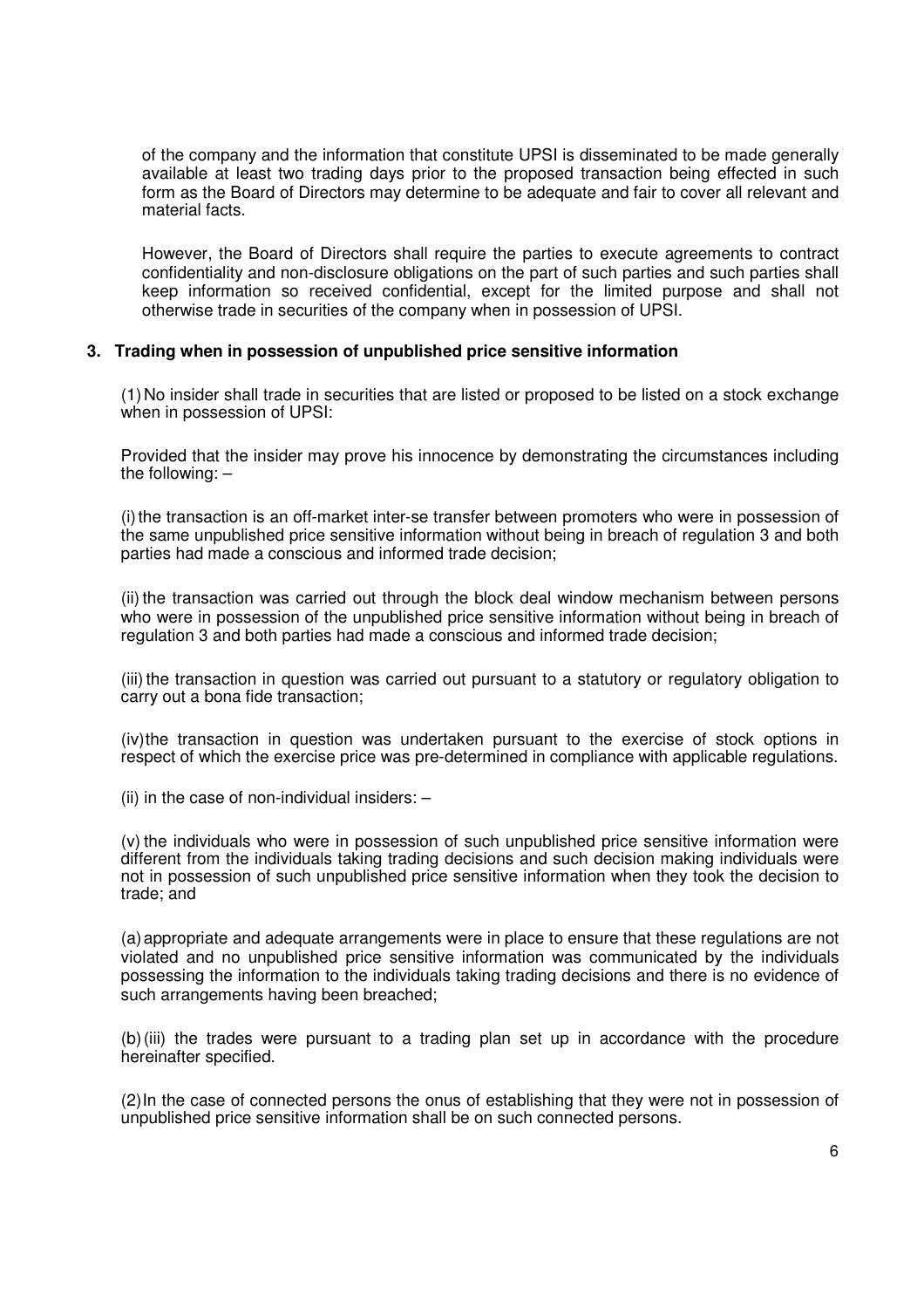# **4. Trading Window**

- i. The Compliance Officer shall notify a 'trading window' during which the Designated Persons may Trade in the Company's securities after securing pre-clearance from the Compliance Officer in accordance with these Rules. The competent authority for preclearing the Trade of Compliance Officer shall be Board.
- ii. Designated Persons shall not Trade in the Company's securities when the trading window is closed.
- iii. The trading window shall generally be closed for all Insiders between the sixteenth day prior to the last day of any financial period for which results are required to be announced by the Company and the second trading day after disclosure of such financial results.
- iv. Additionally, the trading window shall be closed in particular for a Designated Person or class of Designated Persons when the Compliance Officer determines that a Designated Person or class of Designated Persons can reasonably be expected to have possession of UPSI, for such periods as determined by the Compliance Officer. Designated Person or class of Designated Persons will receive a notification on such special blackout periods.
- v. The trading window may be re-opened after closure, not earlier than 48 hours after the UPSI in question becomes generally available.

#### **5. Pre-clearance of Trading**

- i. Designated Persons may Trade in the securities of the Company when the trading window is open, after obtaining approval of the Compliance Officer by submitting an application as per **Annexure 1** and an undertaking as per **Annexure 2**.
- ii. The Compliance Officer shall not approve any proposed Trade by Designated Person if the Compliance Officer determines that such Designated Person is in possession of UPSI even though the trading window is open.
- iii. The Compliance Officer may, after being satisfied that the application and undertaking are true and accurate, approve Trading by a Designated Person, on the condition that the Trade so approved shall be executed within seven trading days following the date of approval.
- iv. The Designated Person shall, within two days of the execution of the Trade, submit the details of such Trade to the Compliance Officer as per Annexure 3. In case the transaction is not undertaken, a report to that effect shall be filed in the said form.
- v. If the pre-cleared Trade is not executed within seven trading days after the approval is given, the Designated Person must secure pre-clearance of the transaction again.
- vi. Pre-clearance of trades shall not be required for a trade executed as per an approved trading plan.
- vii. A Designated Person who Trades in securities of the Company without complying with the pre-clearance procedure as envisaged in these Rules or gives false undertakings and/or makes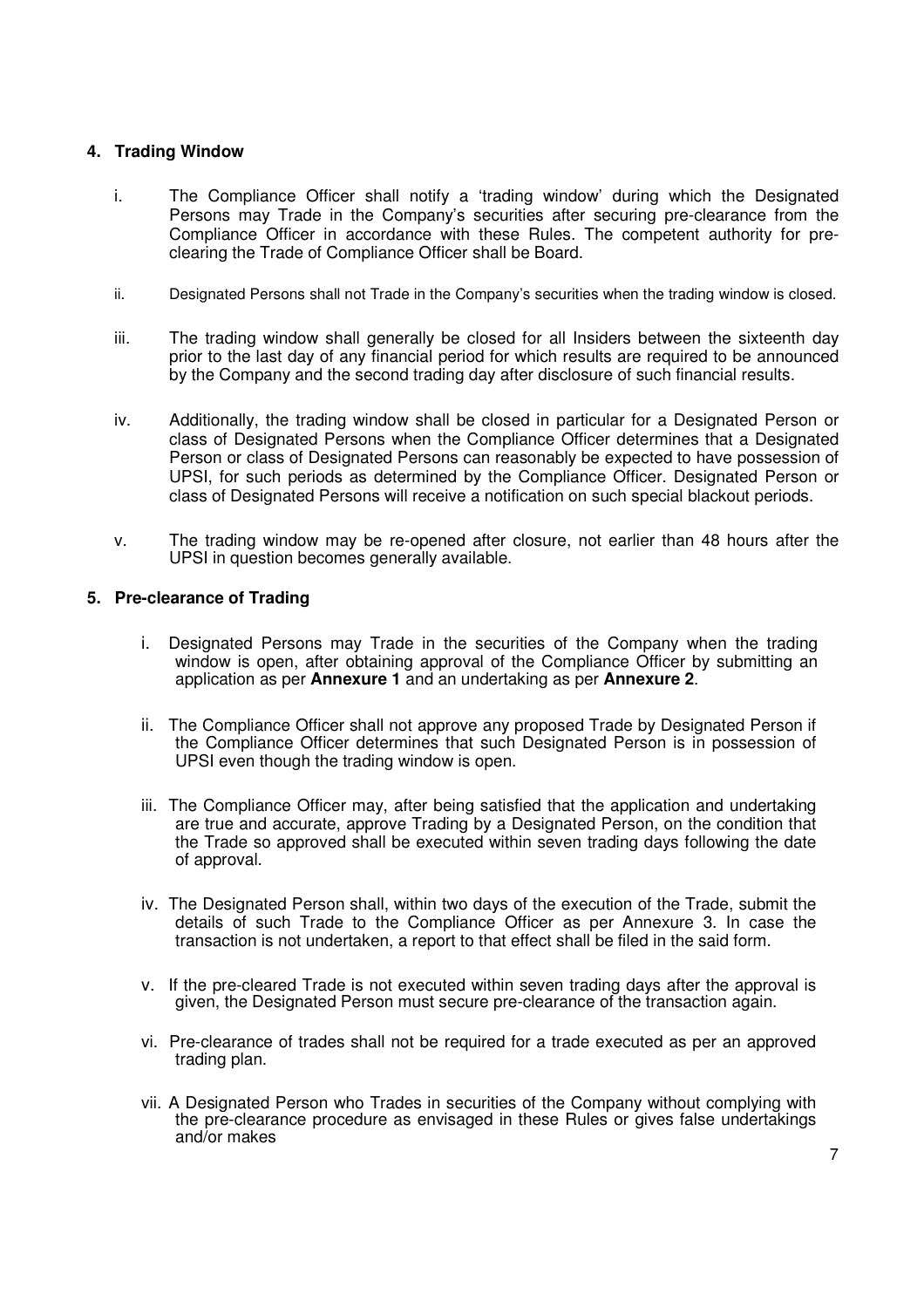misrepresentations in the undertakings executed by him/her while complying with the pre-clearance procedure shall be subjected to the penalties as envisaged in these Rules.

#### **6. Additional trading restrictions on Designated Persons**

No Insiders shall enter into derivative transactions in respect of the securities of the Company.

- i. All Designated Persons Who Trade in the securities of the company shall not enter into a contra trade during the next six months following the prior transaction. In case of any contra trade be executed, inadvertently or otherwise, in violation of such a restriction, the profits from such trade shall be liable to be disgorged for remittance to SEBI for credit to the Investor Protection and Education Fund administered by SEBI.
- ii. The above restriction on contra trade shall not apply in case of exercise / sale of ESOP shares provided the Designated Persons do not possess UPSI and the sale is executed when the trading window is open and after obtaining pre-clearance.

# **7. Trading Plan**

- i. An insider shall be entitled to formulate a Trading Plan that complies with the SEBI Regulations (a "Trading Plan") and present it to the Compliance Officer for approval and public disclosure. The trading plan may be executed only after the plan is approved by the Compliance officer and disclosed to the stock exchanges on which the securities of the Company are listed.
- i. Insider shall not exercise any influence over the amount of securities to be traded, the price at which they are to be traded, or the date of the trade. Designated person may delegate discretionary authority to his/her broker, but in no event Designated person may consult with the broker regarding executing transactions, or otherwise disclose information to the broker concerning the Company that might influence the execution of transactions, under the Trading Plan after it commences.
- ii. The Trading Plan once approved shall be irrevocable and the insider shall mandatorily have to implement the plan, without being entitled to either deviate from it or to execute any trade in the securities outside the scope of the Trading Plan. However, the implementation of the Trading Plan shall not be commenced, if at the time of formulation of the plan, the Designated Person is in possession of UPSI and the said information has not become generally available at the time of the commencement of implementation. The commencement of the Trading Plan shall be deferred until such UPSI becomes generally available information.

#### **8. Penalty for Insider Trading**

- i. An Insider who acts in contravention of these Rules shall be liable to have his services or relationship with the Company, as the case may be, terminated.
- ii. Directors, Officers and employees of the Company who violate these rules shall be subject to disciplinary action by the Company, which may include wage freeze, suspension, recovery, clawback etc and ineligibility for future participation in the Company's stock option plans or termination.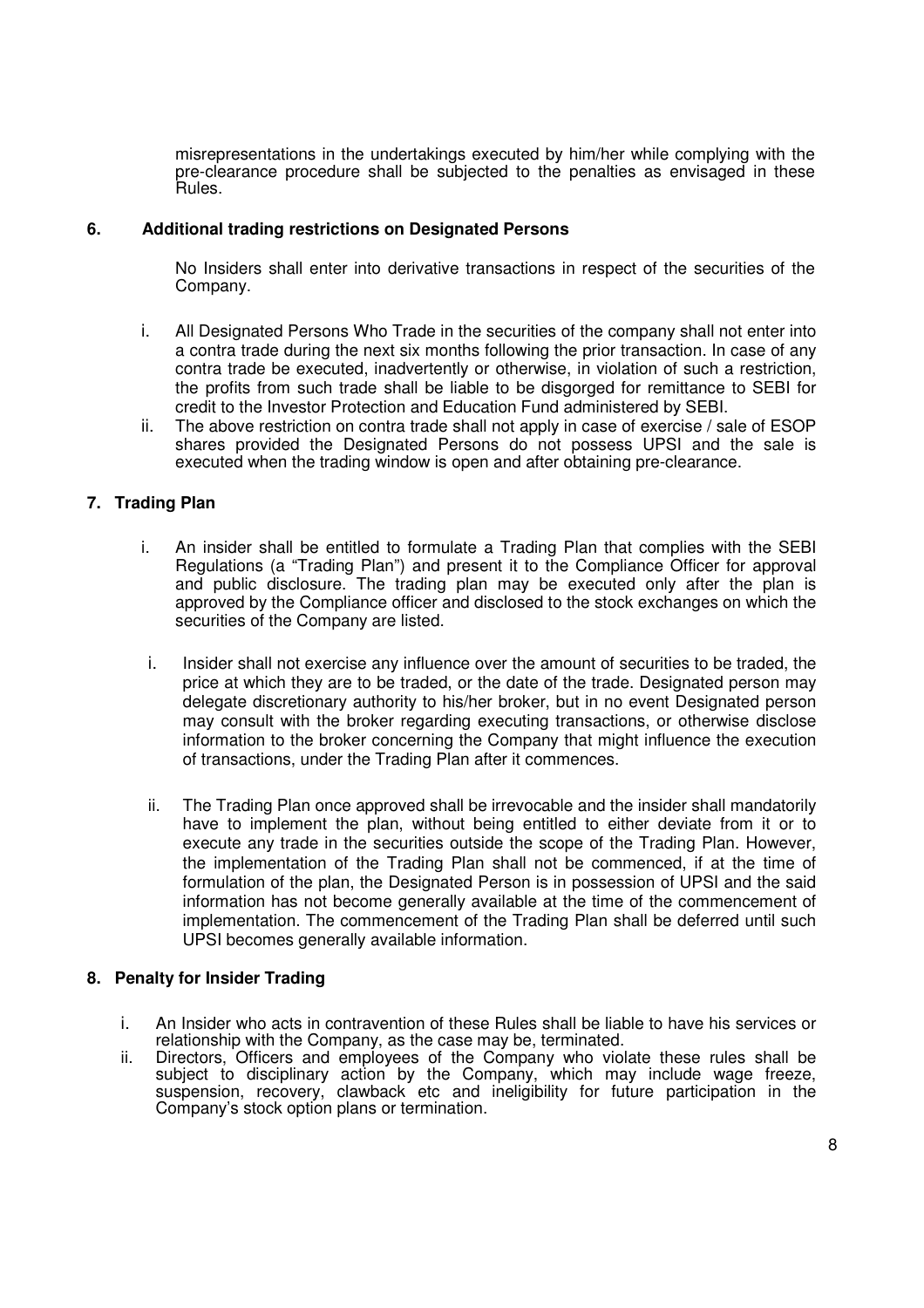iii. The SEBI or any other appropriate regulatory authority may also be informed of the violation of these Rules so that appropriate action may be taken.

#### **9. Disclosure requirements**

#### **A. Initial Disclosure:**

- i. Every Promoter, member of the promoter group, Key Managerial Personnel, director of the Company shall disclose his holding of securities of the Company within thirty days of these Rules taking effect as per Form A set out in Annexure 4.
- ii. Every person, on appointment as a Key Managerial Personnel or a director of the Company or upon becoming a Promoter or member of the promoter group, shall disclose his / her and Immediate Relatives' holding of securities of the Company as on the date of appointment or becoming a promoter, to the Company within seven days of such appointment or becoming a promoter, as per Form B set out in Annexure 5.
- iii. Every Designated person shall disclose details like Permanent Account Number, names of educational institutions from which they have graduated and names of their past employers.

#### **B. Continual Disclosure:**

- i. Every Designated person shall disclose names and Permanent Account Number or any other identifier authorized by law of the following persons to the company on an annual basis and as and when the information changes:
	- a. Immediate relatives
	- b. persons with whom such designated person(s) shares a material financial relationship c. Phone and mobile numbers which are used by them
	- d. Every Promoter, member of the promoter group, designated person, director of the Company shall disclose as per Form C set out in Annexure 6 to the Company the number of such securities acquired or disposed of within two trading days of such transaction if the value of the securities traded, whether in one transaction or a series of transactions over any calendar quarter, aggregates to a traded value in excess of Rs. Ten lakhs.
- ii. Disclosure to the Stock Exchange:

The Compliance Officer shall notify the stock exchanges, particulars of the Trades, within two trading days of the receipt of the Continual Disclosure or from becoming aware of such information.

iv. Disclosures by other Connected Persons: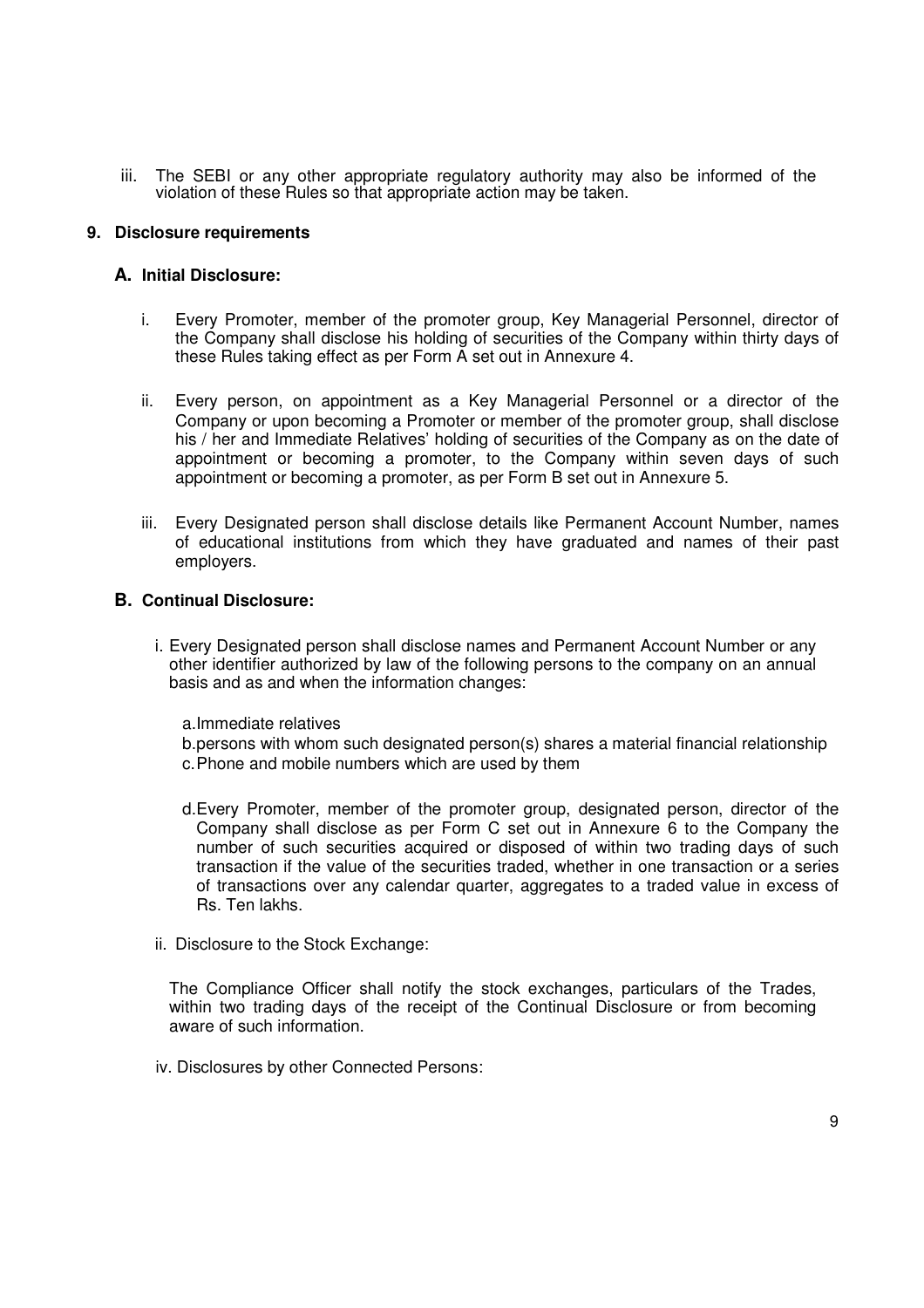The Compliance Officer may, require any other Connected Person to disclose the holdings and trading in securities of the Company as per Form D set out in Annexure 7 at such frequency as he may determine.

#### **10. Miscellaneous**

- i. The Board of Directors shall be empowered to amend, modify, and interpret these Rules and such Rules shall be effective from such date that the Board may notify in this behalf.
- ii. The Compliance Officer shall provide the Audit Committee of the Board, on a quarterly basis, all the details of Trading in securities by the Designated Persons including any violations of the Rules.
- iii. The Compliance Officer shall maintain (a) an updated list of Designated Persons, (b) records of disclosures and pre-clearance applications and undertakings for a period of five years and (c) a confidential list of any 'restricted securities' to which the Compliance Officer may require Designated Persons to seek pre-clearance before Trading in such 'restricted securities'.
- iv. The Company shall require all Connected Persons to formulate and adhere to a code of conduct to achieve compliance with these Rules. In case such persons observe that there has been a violation of these Rules, then they shall inform the Board of Directors of the Company promptly.
- v. Any suspected violation of leak of unpublished price sensitive information or violation of this policy can be reported under whistle blower policy.

#### **How to Report**

You can also write at steadfastcorp@gmail.com to the Compliance Officer of the Company. If you have concerns about reaching out to the Compliance Officer, your report may be made to the Audit Committee of Companys' Board of Directors (the "Audit Committee")

- vi. It is the responsibility of the Connected Person to ensure compliance with the Code of Conduct.
- vii. The policy and procedure for inquiry in case of leak of unpublished price sensitive information or suspected leak of unpublished price sensitive information is enclosed as Annexure-8 and forms integral part of this policy.
- viii. The Company is committed to continuously reviewing and updating its policies, and the Company therefore reserves the right to amend this Policy at any time, for any reason, subject to applicable law.
- ix. These Rules are subject to the applicable prevailing law in relation to prevention of Insider Trading and if there is any inconsistency between any of the provisions of these Rules and applicable law, the applicable law shall prevail.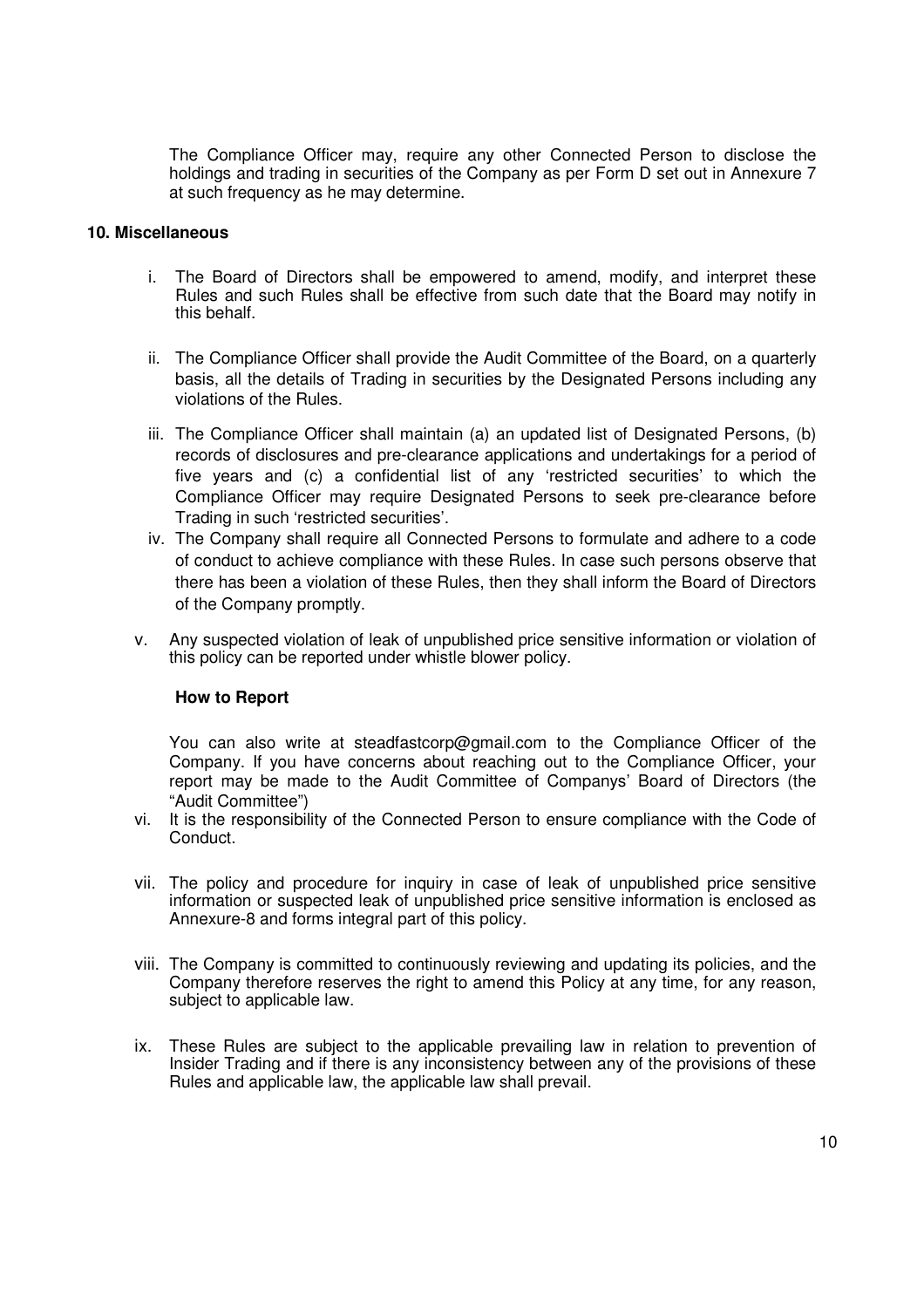#### **11. CODE OF FAIR DISCLOSURE OF UNPUBLISHED PRICE SENSITIVE INFORMATION**

The code of practices and procedures for fair disclosure of unpublished price sensitive information for adhering to each of the principles enunciated in Schedule A of SEBI (Prohibition of Insider Trading) Regulations, 2015, in pursuance of Regulation 8(1) thereof, is set out below:

The Company shall promptly intimate the Code and every amendment thereto, to the stock exchanges where its securities are listed and place it on its website.

- 1. There shall be Prompt public disclosure of unpublished price sensitive information that would impact price discovery no sooner than credible and concrete information comes into being in order to make such information generally available.
- 2. Uniform and universal dissemination of unpublished price sensitive information to avoid Selective disclosure shall be ensured.
- 3. The Company Secretary and Compliance Officer of the Company is designated as chief investor relations officer to deal with dissemination of information and disclosure of unpublished price sensitive information.
- 4. There shall be prompt dissemination of unpublished price sensitive information that gets disclosed selectively, inadvertently or otherwise to make such information generally available.
- 5. The Board of Directors shall ensure that appropriate and fair response shall be provided to queries on news reports and requests for verification of market rumours by regulatory authorities.
- 6. The Board of Directors shall ensure that information shared with analysts and research personnel is not unpublished price sensitive information.
- 7. The Board of Directors shall ensure that they develop best practices to make transcripts or records of proceedings of meetings with analysts and other investor relations conferences on the official website to ensure official confirmation and documentation of disclosures made.
- 8. Handling of all unpublished price sensitive information on a need-to-know basis.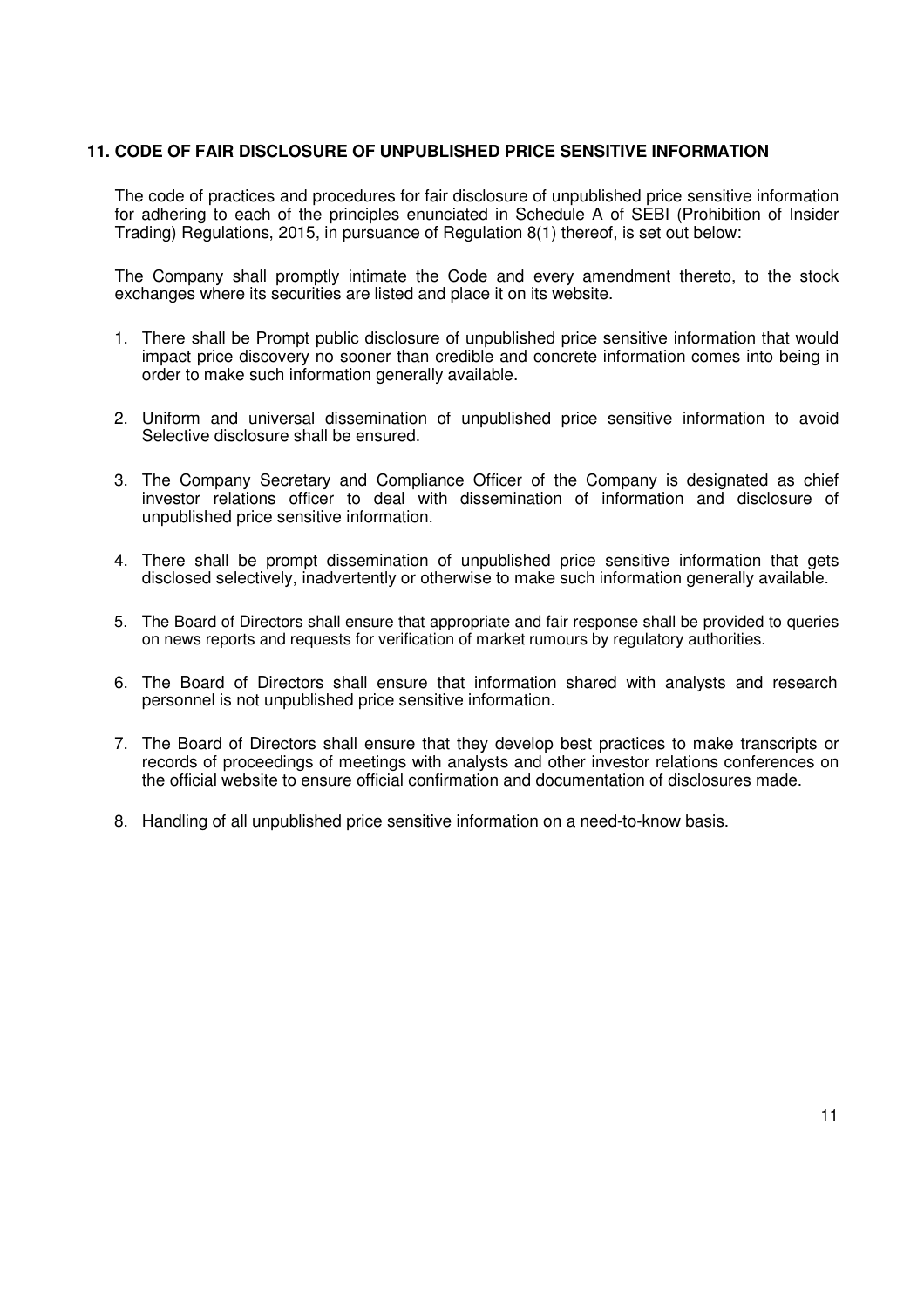# **APPLICATION FOR PRE-TRADING APPROVAL**

To, The Compliance Officer, Steadfast Corporation Limited

Pursuant to the SEBI (Prohibition of Insider Trading) Regulations, 2015 and the Company's Insider Trading Policy, I seek approval to purchase  $\tilde{\ }$  sell  $\tilde{\ }$  subscribe equity shares/ American depositary shares of the Company as per details given below:

| $\overline{1}$ . | Name of the applicant                                                                   |                                                                                                      |
|------------------|-----------------------------------------------------------------------------------------|------------------------------------------------------------------------------------------------------|
| 2.               | Designation                                                                             |                                                                                                      |
| $2\overline{A}$  | Relationship with the Applicant (Self/Immediate Relative)                               |                                                                                                      |
| 3.               | Number of securities held as on date                                                    |                                                                                                      |
| 4.               | Folio No. / DP ID / Client ID No.                                                       |                                                                                                      |
| 5.               | The proposal is for                                                                     | (a) Purchase of securities<br>(b) Subscription to securities<br>(c) Sale of securities<br>(d) Pledge |
| 6.               | Proposed date of trading in securities                                                  |                                                                                                      |
| 7.               | Estimated number of securities proposed to<br>be<br>purchased/subscribed/sold/pledge    |                                                                                                      |
| 8.               | Current market price (as on date of application)                                        |                                                                                                      |
| 9.               | Whether the proposed transaction will be through stock exchange or off-<br>market trade |                                                                                                      |
| 10               | Folio No. / DP ID / Client ID No. where the securities will be credited,<br>debited     |                                                                                                      |

I enclose herewith the Undertaking signed by me.

Signature : Management Contains a Signature in the Signature of the Signature of the Signature of the Signatur

Name:

Date: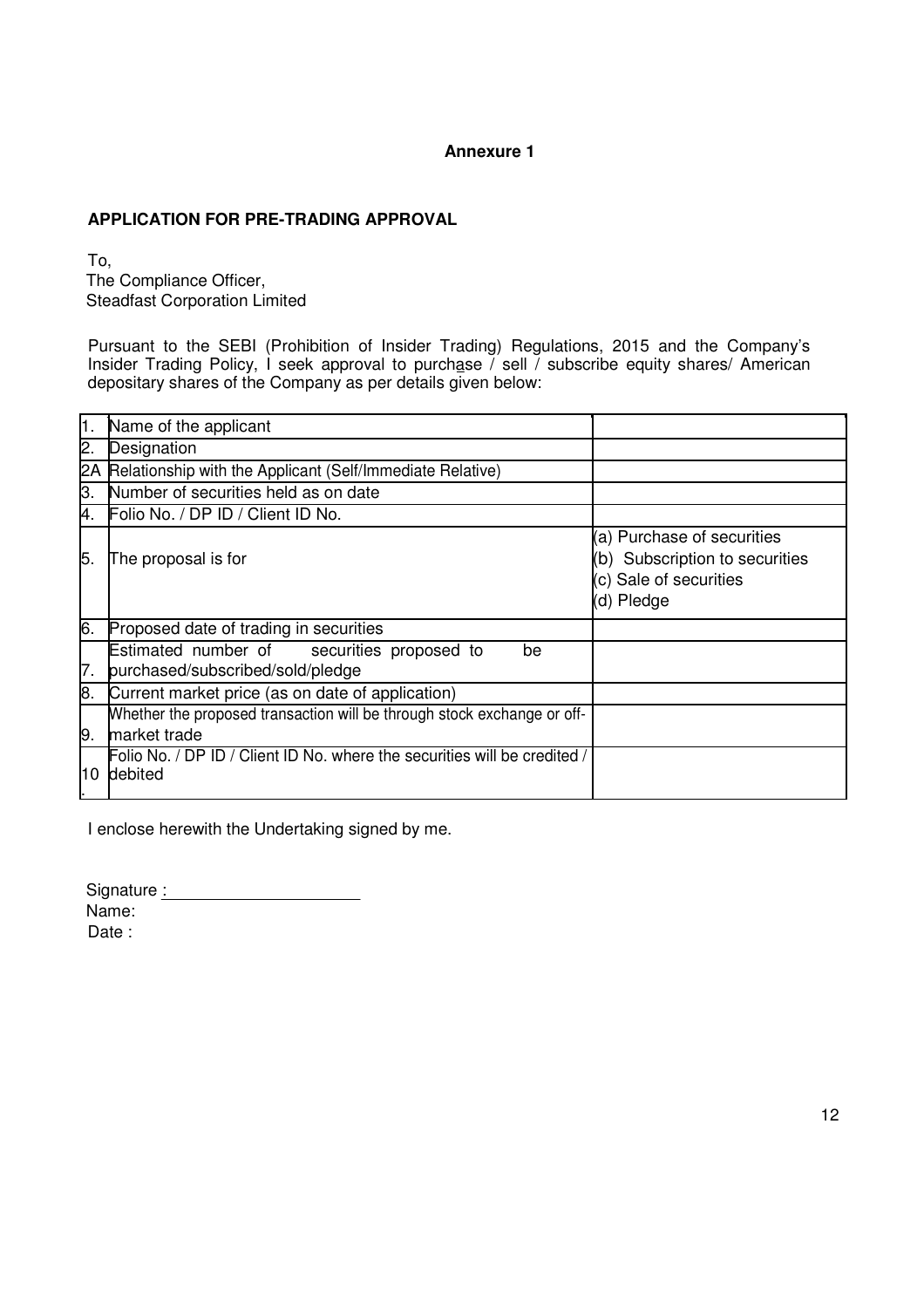# **Annexure 2 Annexure 2 Annexure 2** *Annexure 2*

#### **UNDERTAKING TO BE ACCOMPANIED WITH THE APPLICATION FOR PRE- CLEARANCE**

To, The Compliance Officer, Steadfast **CorporationLimited** 

|                                                                                                         | being a designated person |
|---------------------------------------------------------------------------------------------------------|---------------------------|
| of the company as per the Rules for Trading in the securities of Steadfast Corporation Limited residing |                           |
| at                                                                                                      | am                        |
| desirous of trading in                                                                                  | shares of the Company as  |
| mentioned in my application dated                                                                       | for pre-clearance of the  |
| transaction.                                                                                            |                           |

I further declare that I am not in possession of any unpublished price sensitive information up to the time of signing this Undertaking.

In the event that I have access to or receive any unpublished price sensitive information after the signing of this undertaking but before executing the transaction for which approval is sought, I shall inform the Compliance Officer of the same and shall completely refrain from trading in the securities of the Company until such information becomes public.

I declare that I have not contravened the provisions of the Rules as notified by the Company from time to time.

In the event of this transaction being in violation of the Rules or the applicable laws, (a) I will, unconditionally, release, hold harmless and indemnify to the fullest extent, the Company and its directors and officers, (the 'indemnified persons') for all losses, damages, fines, expenses, suffered by the indemnified persons, (b) I will compensate the indemnified persons for all expenses incurred in any investigation, defense, crisis management or public relations activity in relation to this transaction and (c) I authorize the Company to recover from me, the profits arising from this transaction and remit the same to the SEBI for credit of the Investor Protection and Education Fund administered by the SEBI.

I undertake to submit the necessary report within two days of execution of the transaction / a 'Nil' report if the transaction is not undertaken.

If approval is granted, I shall execute the trade within seven days of the receipt of approval failing which I shall seek pre-clearance afresh.

I declare that I have made full and true disclosure in the matter. Signature :

Name: Date :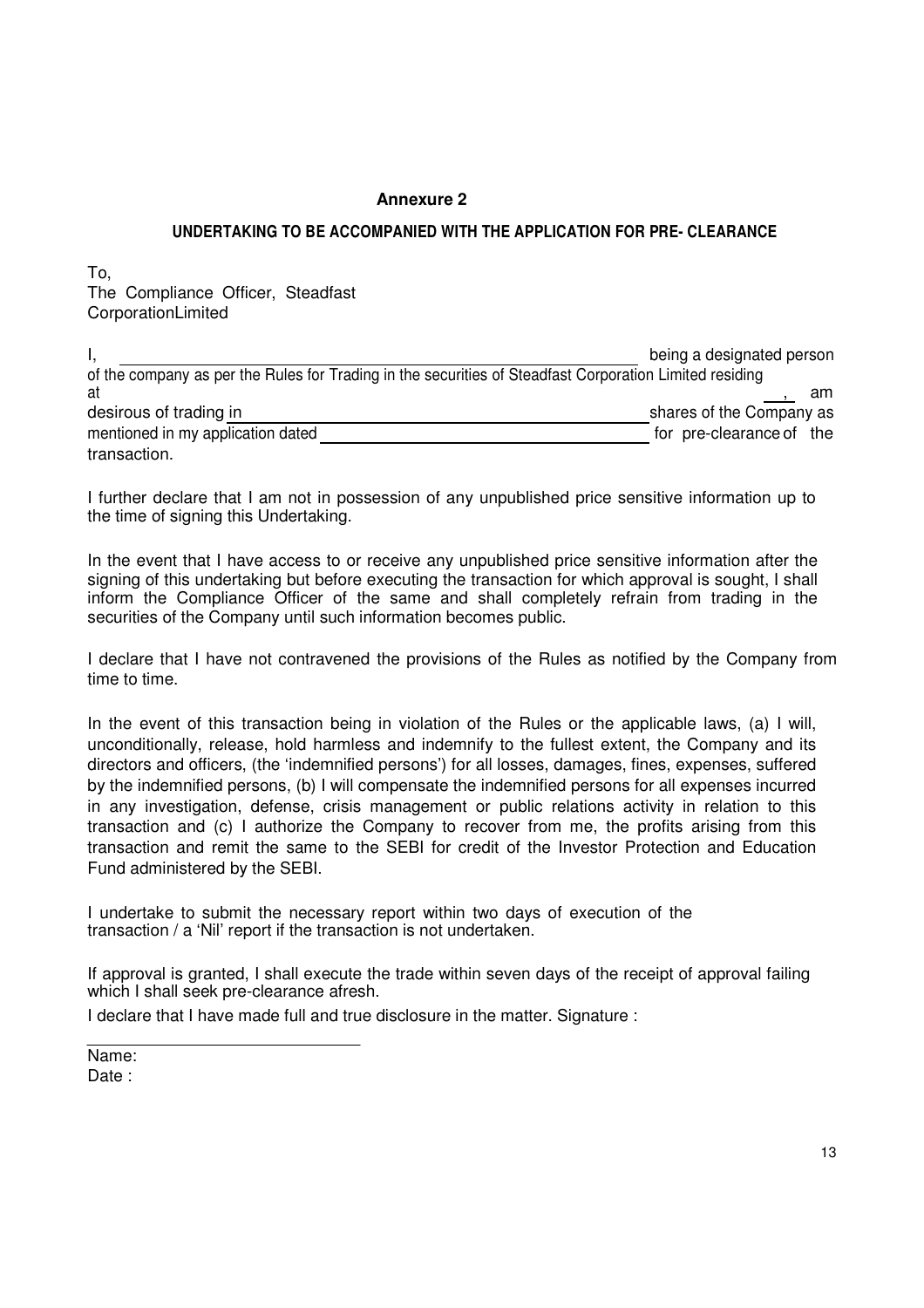# **DISCLOSURE OF TRANSACTIONS**

(To be submitted within 2 days of transaction / trading in securities of the Company)

To, The Compliance Officer, Steadfast Corporation Limited

I hereby inform that I

• have not bought / sold/ subscribed any securities of the Company

have bought/sold/subscribed to securities as mentioned below on (date)

(strike out whichever is not applicable)

| Name of holder | No. of securities | Bought / sold / | <b>DP</b>    | ID/Client Price (Rs.) |
|----------------|-------------------|-----------------|--------------|-----------------------|
|                | traded            | subscribed      | ID/Folio No. |                       |
|                |                   |                 |              |                       |
|                |                   |                 |              |                       |
|                |                   |                 |              |                       |

I declare that the above information is correct and that no provisions of the Company's Rules and/or applicable laws/regulations have been contravened for effecting the above said transactions(s).

Signature : Management Signature : Management Signature : Management Signature : Management Signature : Management Signature : Management Signature : Management Signature : Management Signature : Management Signature : Man

Name: Date :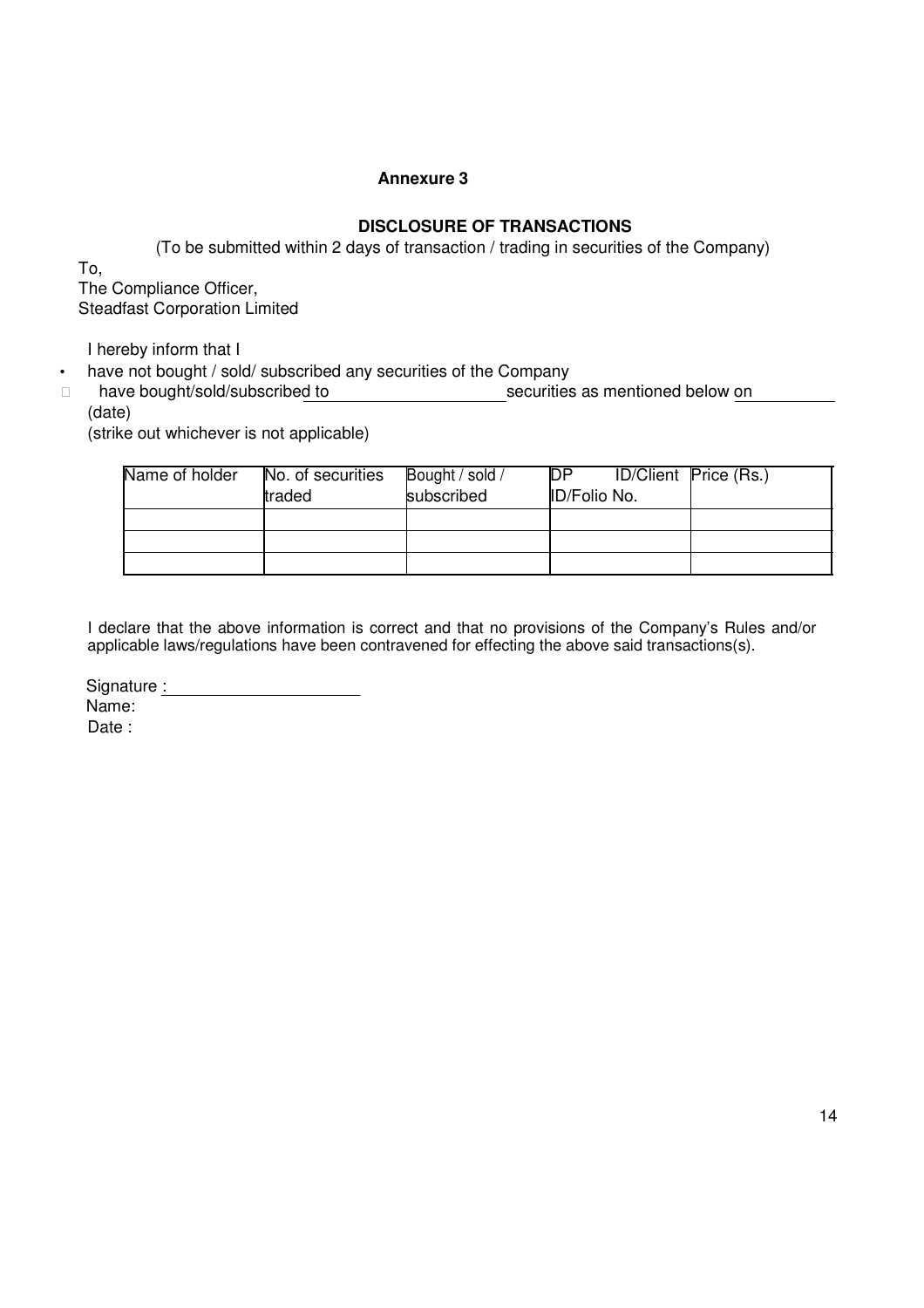# **FORM A**

# **SEBI (Prohibition of Insider Trading) Regulations, 2015**

# **[Regulation 7 (1) (a) read with Regulation 6 (2) – Initial disclosure to the company]**

Name of the company:

ISIN of the company:

#### **Details of Securities held by Promoter, Key Managerial Personnel (KMP), Director and other such persons as mentioned in Regulation 6(2)**

| Name,<br>CIN/DIN &      | PAN, Category<br>0f<br>Person                                              | Securities held as on the date of regulation %<br>coming into force                                | Shareholding | οt |
|-------------------------|----------------------------------------------------------------------------|----------------------------------------------------------------------------------------------------|--------------|----|
| address<br>contact nos. | with (Promoters/<br><b>KMP</b><br>relative etc.)<br>late<br>to/others etc) | Type of security (For eg. - No.<br>Warrants,<br>Shares,<br>Directors/immedi Convertible Debentures |              |    |
|                         |                                                                            |                                                                                                    |              |    |
|                         |                                                                            |                                                                                                    |              |    |

**Note:** "Securities" shall have the meaning as defined under regulation 2(1)(i) of SEBI (Prohibition of Insider Trading) Regulations, 2015.

#### **Details of Open Interest (OI) in derivatives of the company held by Promoter, Key Managerial Personnel (KMP), Director and other such persons as mentioned in Regulation 6(2)**

|                                                                         | Open Interest of the Future contracts held as on the dateOpen Interest of the Option Contracts held as on the |                                          |  |                           |             |                                  |  |  |  |  |  |  |  |  |
|-------------------------------------------------------------------------|---------------------------------------------------------------------------------------------------------------|------------------------------------------|--|---------------------------|-------------|----------------------------------|--|--|--|--|--|--|--|--|
| date of regulation coming into force<br>of regulation coming into force |                                                                                                               |                                          |  |                           |             |                                  |  |  |  |  |  |  |  |  |
| Contract                                                                |                                                                                                               | Number of unitsNotional value inContract |  |                           |             | Number of unitsNotional value in |  |  |  |  |  |  |  |  |
| Specifications                                                          | (contracts                                                                                                    | Rupee terms                              |  | Specifications (contracts |             | Rupee terms                      |  |  |  |  |  |  |  |  |
|                                                                         |                                                                                                               |                                          |  |                           |             |                                  |  |  |  |  |  |  |  |  |
|                                                                         | * lot size)                                                                                                   |                                          |  |                           | * lot size) |                                  |  |  |  |  |  |  |  |  |
|                                                                         |                                                                                                               |                                          |  |                           |             |                                  |  |  |  |  |  |  |  |  |

**Note:** In case of Options, notional value shall be calculated based on premium plus strike price of options

Name & Signature: Designation: Date: Place: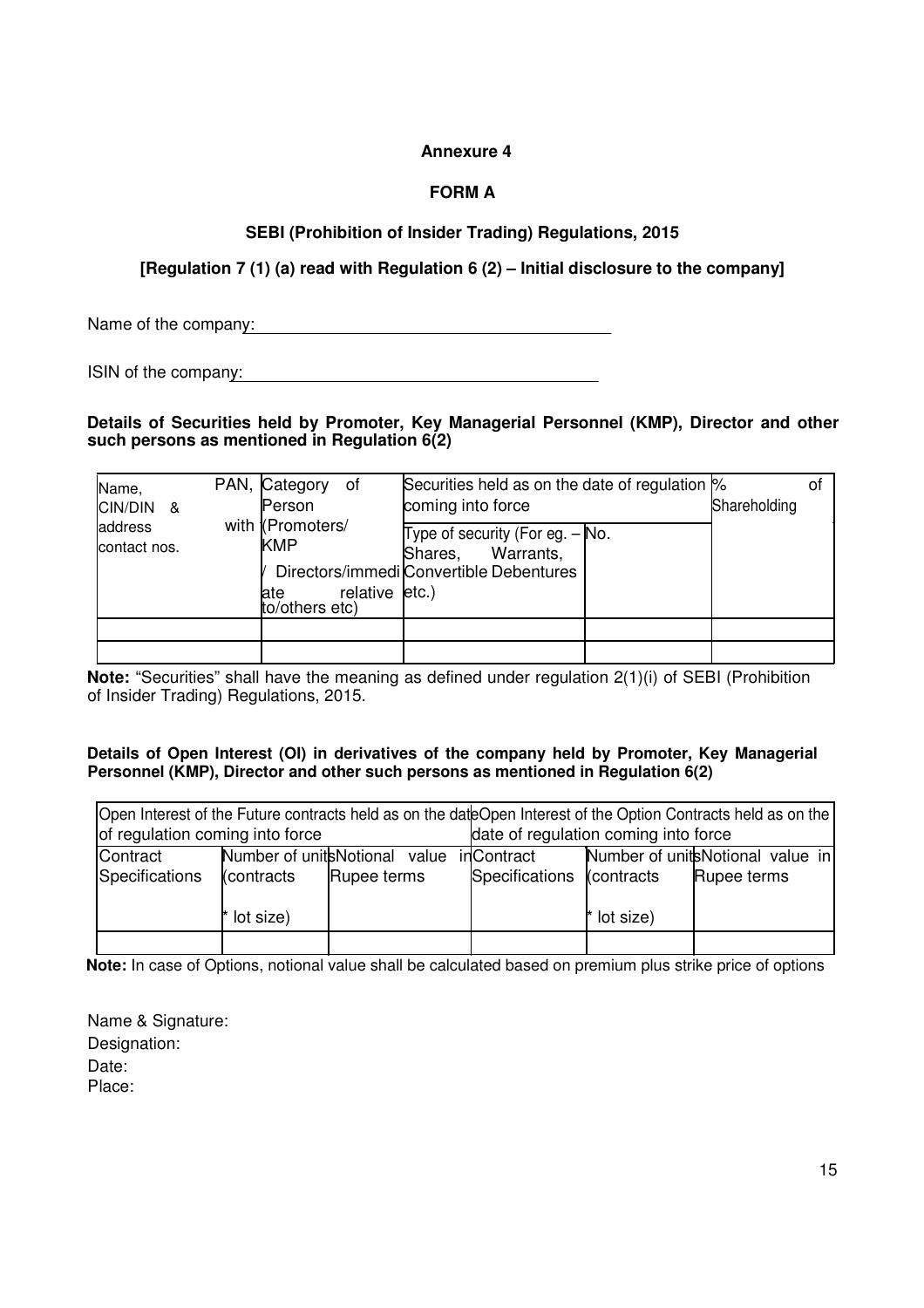#### **FORM B**

# **SEBI (Prohibition of Insider Trading) Regulations, 2015**

**[Regulation 7 (1) (b) read with Regulation 6(2) – Disclosure on becoming a director/KMP/Promoter]**

Name of the company:

ISIN of the company:

**Details of Securities held on appointment of Key Managerial Personnel (KMP) or Director or upon becoming a Promoter of a listed company and other such persons as mentioned in Regulation 6(2).**

| Name, PAN, CIN/DIN & Category | οf              | Date<br>οf        | Securities held at the time o %<br>οf |
|-------------------------------|-----------------|-------------------|---------------------------------------|
| Address                       | with Person     | appointment of    | Shareholding<br>becoming              |
| contact nos.                  | (Promoters/     |                   | Director Promoter/appointment<br>o    |
|                               | KMP /           | ΟR<br>/KMP        | Director/KMP                          |
|                               | Directors/imm   | Date<br>οf        | of No.<br>Type                        |
|                               | ediate          | relative becoming | security                              |
|                               | to/others etc.) | Promoter          | (For<br>eg.                           |
|                               |                 |                   | Shares, Warrants                      |
|                               |                 |                   | Convertible                           |
|                               |                 |                   | <b>Debentures</b>                     |
|                               |                 |                   | etc.)                                 |
|                               |                 |                   |                                       |

**Note:** "Securities" shall have the meaning as defined under regulation 2(1)(i) of SEBI (Prohibition of Insider Trading) Regulations, 2015.

**Details of Open Interest (OI) in derivatives of the company held on appointment of Key Managerial personnel (KMP) or Director or upon becoming a Promoter of a listed company and other such persons as mentioned in Regulation 6(2).**

|                            |                                   |                              |                                                                             | Open Interest of the Future contracts held at the time of Open Interest of the Option Contracts held at the time |
|----------------------------|-----------------------------------|------------------------------|-----------------------------------------------------------------------------|------------------------------------------------------------------------------------------------------------------|
| becoming<br>Director/KMP   |                                   |                              |                                                                             | Promoter/appointment of of becoming Promoter/appointment of Director/KMP                                         |
| Contract<br>specifications | Number of<br>(contract *<br>size) | unit Notional value Contract | Number of<br>lotin Rupee terms specifications units (contracts<br>lot size) | Notional<br>value<br>in Rupee terms                                                                              |
|                            |                                   |                              |                                                                             |                                                                                                                  |

**Note:** In case of Options, notional value shall be calculated based on premium plus strike price of options

Name & Signature: Designation:

Date: Place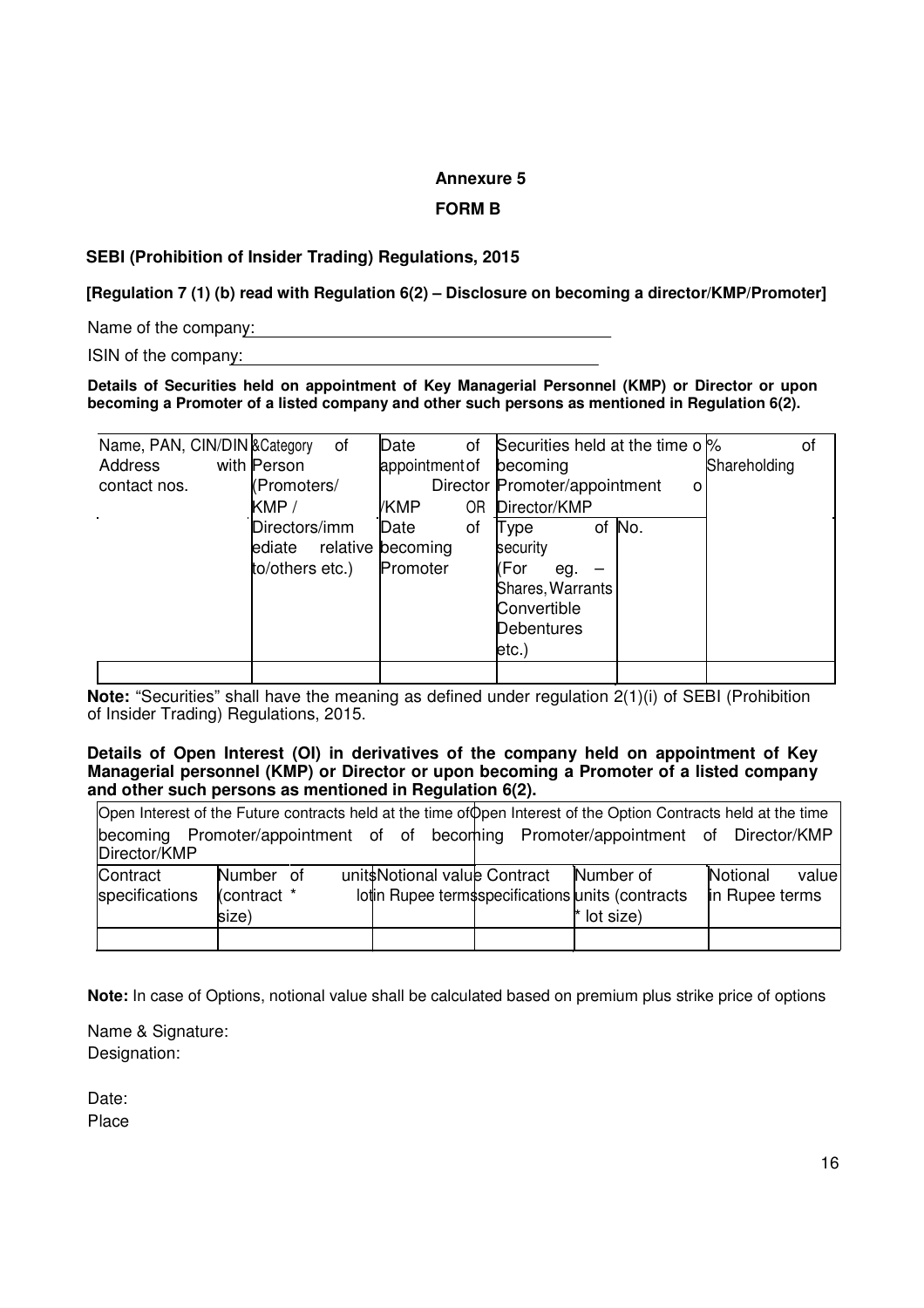# **FORM C**

#### **SEBI (Prohibition of Insider Trading) Regulations, 2015 [Regulation 7 (2) read with Regulation 6(2) – Contin**ual disclosure] Namee of the company: ISINof the company:

#### **Details of change in holding of Securities of Promoter, Employee or Director of a listed company and other such persons a**s mentioned in Regulation 6(2).

| Name, PAN, Category  |               | Securities        |        | held Securities      |  |                                            |                 | Securities held post | Date           | of      | Date       | of Mode of              |
|----------------------|---------------|-------------------|--------|----------------------|--|--------------------------------------------|-----------------|----------------------|----------------|---------|------------|-------------------------|
| CIN/DIN, & of Person |               | prior             |        | to acquired/Disposed |  |                                            |                 | acquisition/disposal | allotment      |         | intimation | acquisition /           |
| address              | (Promot       | acquisition/dispo |        |                      |  |                                            |                 |                      | advice/        |         |            | to company disposal (on |
| with                 | ers/          | Isal              |        |                      |  |                                            |                 |                      | acquisition of |         |            | market/public/          |
| contact              | <b>KMP</b>    |                   |        |                      |  |                                            |                 |                      |                | shares/ |            | rights/                 |
| nos.                 | Director      |                   |        |                      |  |                                            |                 |                      | sale           | οf      |            | preferential            |
|                      | s/immed       |                   |        |                      |  |                                            |                 |                      | shares         |         |            | offer<br>off            |
|                      | iate relative |                   |        |                      |  |                                            |                 |                      | specify        |         |            | market/ Inter-se        |
|                      | to/other s    | Гуре              |        |                      |  | of No. and Type of No. Value Transact Type |                 | of No. and % of From |                | IT٥     |            | transfer,               |
|                      | etc.)         | security          | % of   | security             |  | ion Type Security                          |                 | shareholdi           |                |         |            | <b>ESOPs</b>            |
|                      |               | (For eg.          | shareh | (For eg.             |  | (Buy/                                      | $K$ For eg.     | ng                   |                |         |            | $etc.$ )                |
|                      |               |                   | olding |                      |  | Sale/                                      |                 |                      |                |         |            |                         |
|                      |               | Shares,           |        | Shares,              |  | Pledge /                                   | Shares,         |                      |                |         |            |                         |
|                      |               | Warrants          |        | Warran               |  | Revoke/                                    | <b>Warrants</b> |                      |                |         |            |                         |
|                      |               |                   |        | Ιts,                 |  | Invoke)                                    |                 |                      |                |         |            |                         |
|                      |               | Converti          |        | Convert              |  |                                            | Converti        |                      |                |         |            |                         |
|                      |               | ble               |        | ible                 |  |                                            | lble            |                      |                |         |            |                         |
|                      |               | Debentur          |        | Debent               |  |                                            | Debentur        |                      |                |         |            |                         |
|                      |               | es etc.)          |        | ures                 |  |                                            | es etc.)        |                      |                |         |            |                         |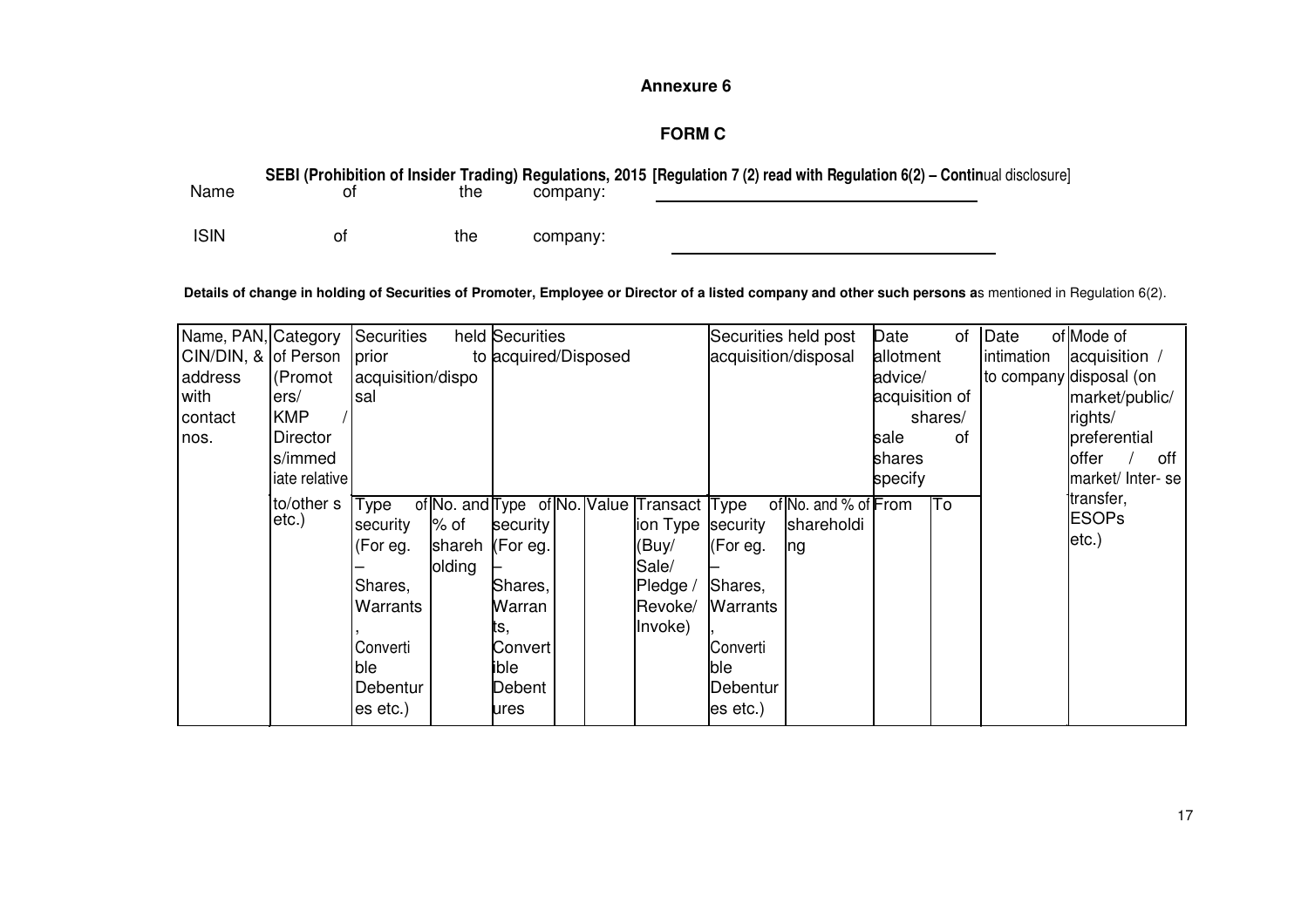|  |  | etc. |  |  |  |                |  |
|--|--|------|--|--|--|----------------|--|
|  |  |      |  |  |  | $\overline{1}$ |  |
|  |  |      |  |  |  |                |  |

**Note:** "Securities" shall have the meaning as defined under regulation 2(1)(i) of SEBI (Prohibition of Insider Trading) Regulations, 2015.

**Details of trading in derivatives of the company by Promoter, Employee or Director of a listed company and other such perso**ns as mentioned in **Regulation 6(2).**

|             | Trading in derivatives (Specify type of contract, Futures or Options etc) | Exchange on which the trade<br>was executed |                                                     |                   |                                                 |    |
|-------------|---------------------------------------------------------------------------|---------------------------------------------|-----------------------------------------------------|-------------------|-------------------------------------------------|----|
| <b>Type</b> | of Contract                                                               | Buy                                         |                                                     | Sell              |                                                 |    |
| contract    | specifications                                                            | Notional<br>Value                           | <b>Number</b><br>units (contracts<br>÷<br>lot size) | of Notional Value | Number of units<br>(contracts *<br>lot<br>size) |    |
| 15          | 16                                                                        |                                             | 18                                                  | 19                | 20                                              | 21 |
|             |                                                                           |                                             |                                                     |                   |                                                 |    |

**Note:** In case of Options, notional value shall be calculated based on Premium plus strike price of options.

Name & Signature:

Designation:

Date:

Place: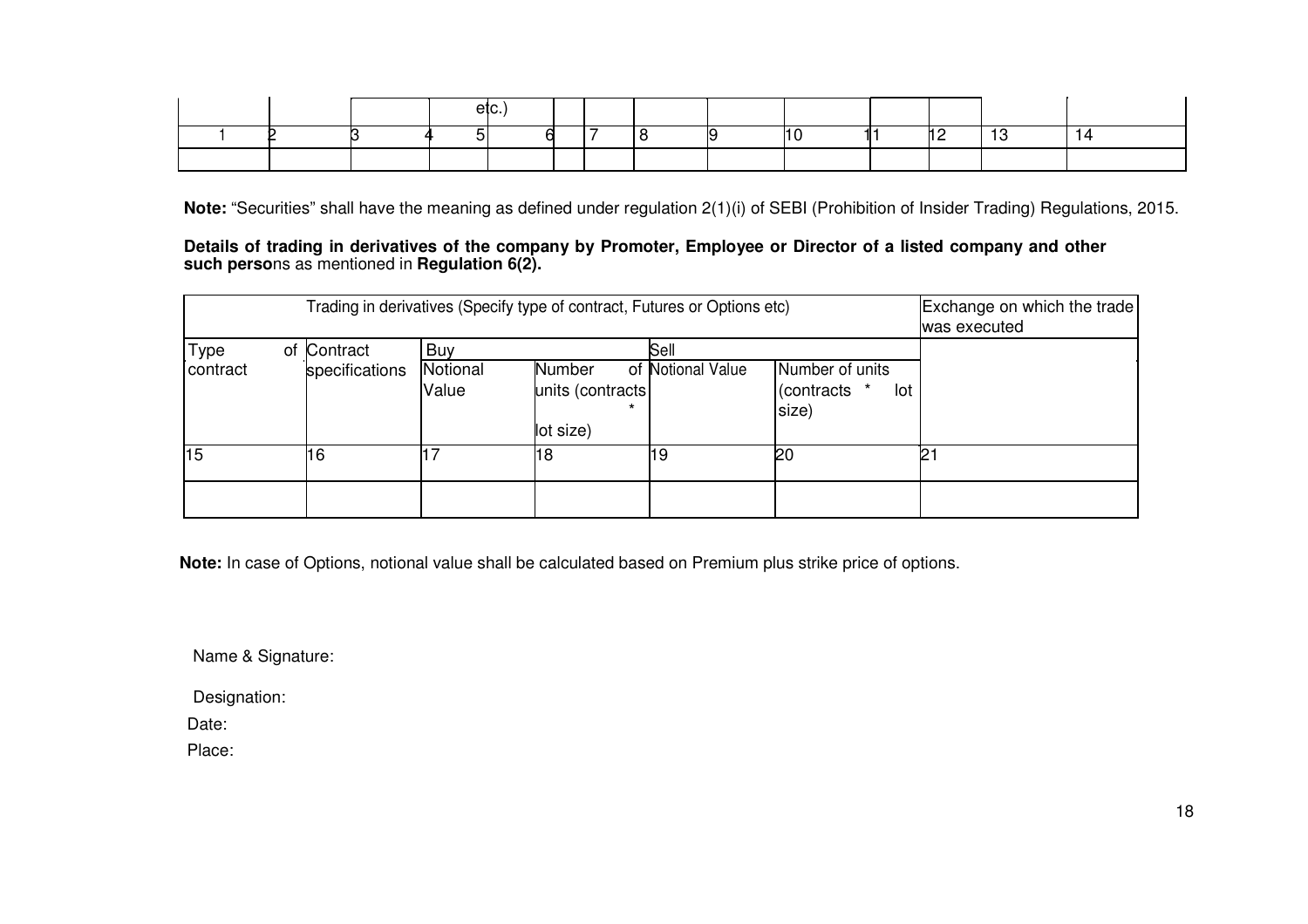# **FORM D (Indicative format)**

# **SEBI (Prohibition of Insider Trading) Regulations, 2015 Regulation 7(3) – Transactions by Other connected persons as id**entifiied by the company

Details of trading in securities by other connected persons as identified by the company

| Name,<br>PAN,<br>CIN/DIN<br>&<br>address<br>with<br>contact<br>nos. of        | on<br>with<br>compa<br>ny | prior to<br>acquisition/di sp<br>sal                                                                                   |               | Connecti Securities held Securities acquired/Disposed Securities                                               |   |    |                                                       | held post<br>acquisition/disposal                                                                               | Date of<br>allotment<br>advice/<br>acquisition of<br>shares/sale<br>οf<br>share<br>s specify |    | Date<br>to company pos al | of Mode<br>0f<br>intimation acquisition/dis<br>(on<br>market/public/<br>rights/<br>Preferential offer<br>off<br>market/Interse |                                       |
|-------------------------------------------------------------------------------|---------------------------|------------------------------------------------------------------------------------------------------------------------|---------------|----------------------------------------------------------------------------------------------------------------|---|----|-------------------------------------------------------|-----------------------------------------------------------------------------------------------------------------|----------------------------------------------------------------------------------------------|----|---------------------------|--------------------------------------------------------------------------------------------------------------------------------|---------------------------------------|
| other<br>connect<br>ed<br>persons<br>as<br>identified<br>the<br>by<br>company |                           | Type of No.<br>security and<br>(For eg.<br>Shares, shar<br>Warrant eh<br>Convert i<br>ble<br>Debent<br>lur<br>es etc.) | $\%$<br>oldin | Type of NoValu<br>securi ty<br>(For eg.<br>Share s,<br>Warrants<br>Convert<br>ible Debe<br>nt<br>ures<br>etc.) |   | le | Transacti Type<br>(Buy/<br>Sale/<br>Pledge<br>/Invoke | of<br>on Type Security (For eg. of<br>- Shares,<br>Warrants,<br>Convertible<br>Revok Debentures<br>$ $ etc. $ $ | No. and % From To<br>shareholdi<br>Ing                                                       |    |                           |                                                                                                                                | transfer,<br><b>ESOPs</b><br>$etc.$ ) |
|                                                                               | $\overline{c}$            | 3                                                                                                                      | 4             | 5                                                                                                              | 6 |    | 8                                                     | 9                                                                                                               | $\overline{10}$                                                                              | 11 | 12                        | 13                                                                                                                             | $\overline{14}$                       |
|                                                                               |                           |                                                                                                                        |               |                                                                                                                |   |    |                                                       |                                                                                                                 |                                                                                              |    |                           |                                                                                                                                |                                       |

**Note:** "Securities" shall have the meaning as defined under regulation 2(1)(i) of SEBI (Prohibition of Insider Trading) Regulations, 2015.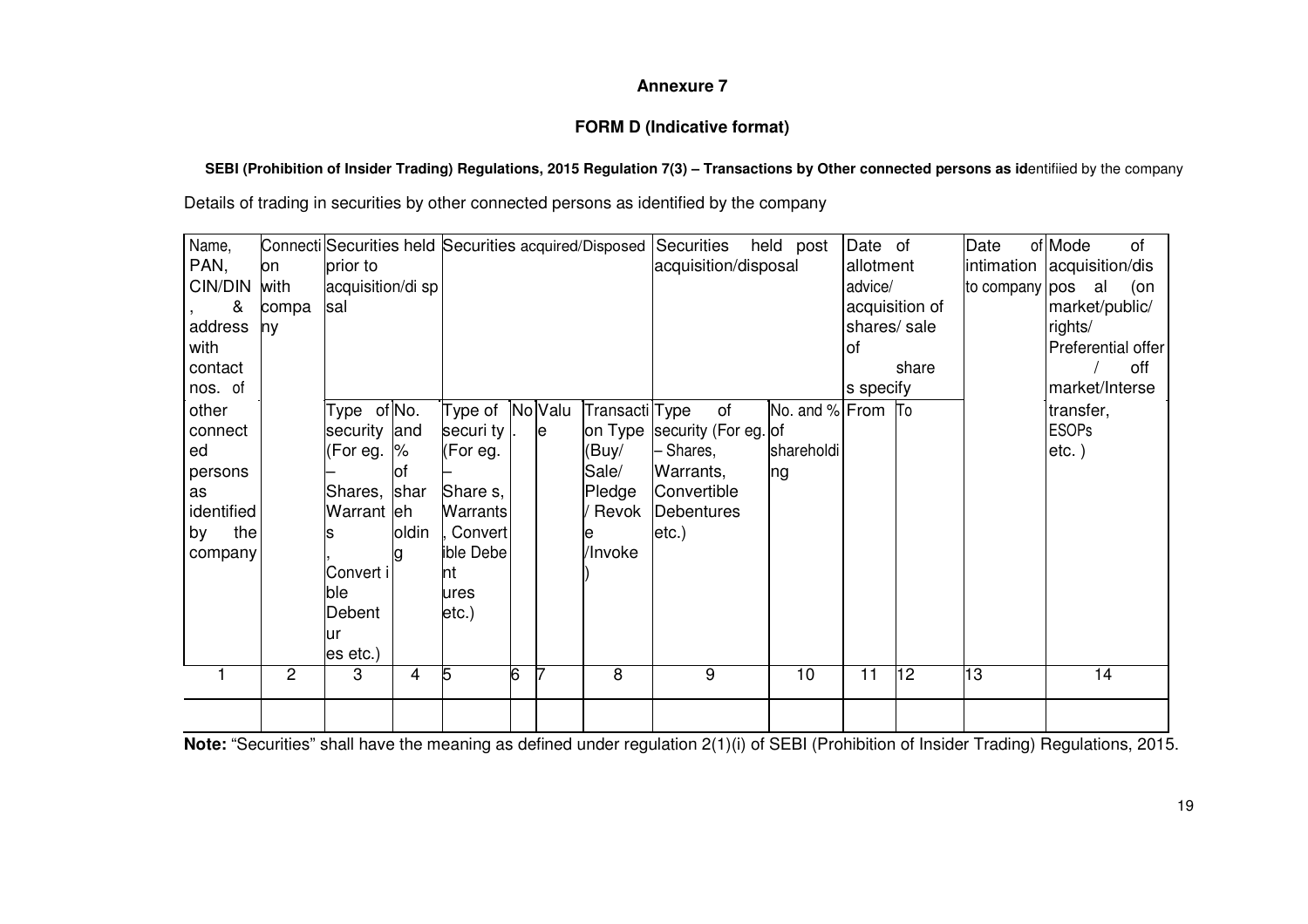|                 | Exchange on which the trade<br>Trading in derivatives (Specify type of contract, Futures or Options etc)<br>was executed |                |                   |                                              |      |                                                          |     |  |  |  |  |  |  |  |
|-----------------|--------------------------------------------------------------------------------------------------------------------------|----------------|-------------------|----------------------------------------------|------|----------------------------------------------------------|-----|--|--|--|--|--|--|--|
| Type            |                                                                                                                          | of Contract    | Buy               |                                              | Sell |                                                          |     |  |  |  |  |  |  |  |
| Contract        |                                                                                                                          | specifications | Notional<br>Value | Number of units<br>(contracts * lot<br>size) |      | Notional Value Number of units<br>(contracts * lot size) |     |  |  |  |  |  |  |  |
| $\overline{15}$ |                                                                                                                          | 16             |                   | 18                                           | 19   | <b>20</b>                                                | ۱D. |  |  |  |  |  |  |  |
|                 |                                                                                                                          |                |                   |                                              |      |                                                          |     |  |  |  |  |  |  |  |

# **Details of trading in derivatives by other connected persons as identified by the company**

**Note:** In case of Options, notional value shall be calculated based on premium plus strike price of options.

Name:Signature: Place: